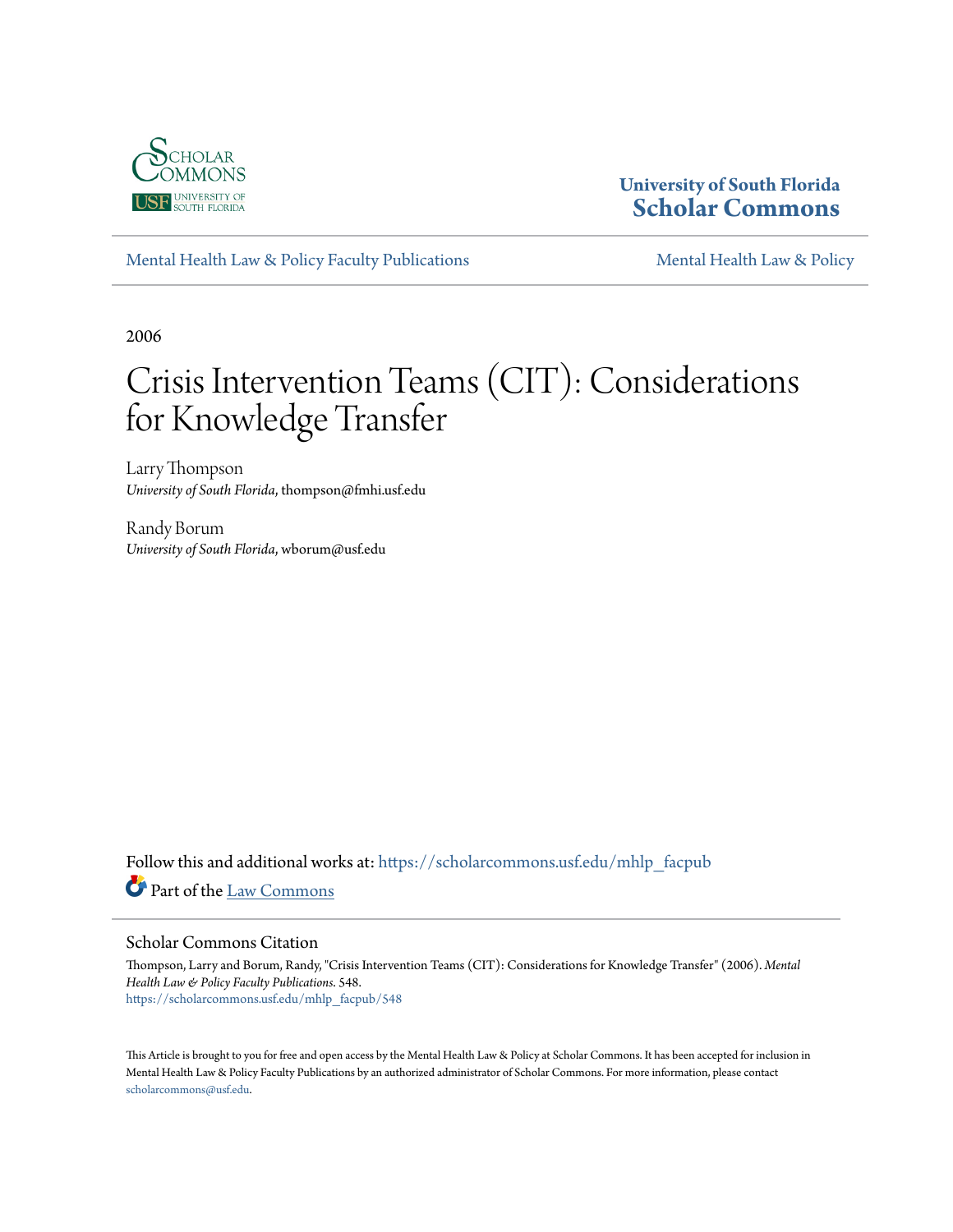Crisis Intervention Teams (CIT): Considerations for Knowledge Transfer

Larry Thompson Department of Mental Health Law and Policy University of South Florida

Randy Borum Department of Mental Health Law and Policy University of South Florida

Correspondence to:

Larry Thompson Department of Mental Health Law and Policy University of South Florida 13301 Bruce B. Downs Blvd. Tampa, FL 33612 thompson@fmhi.usf.edu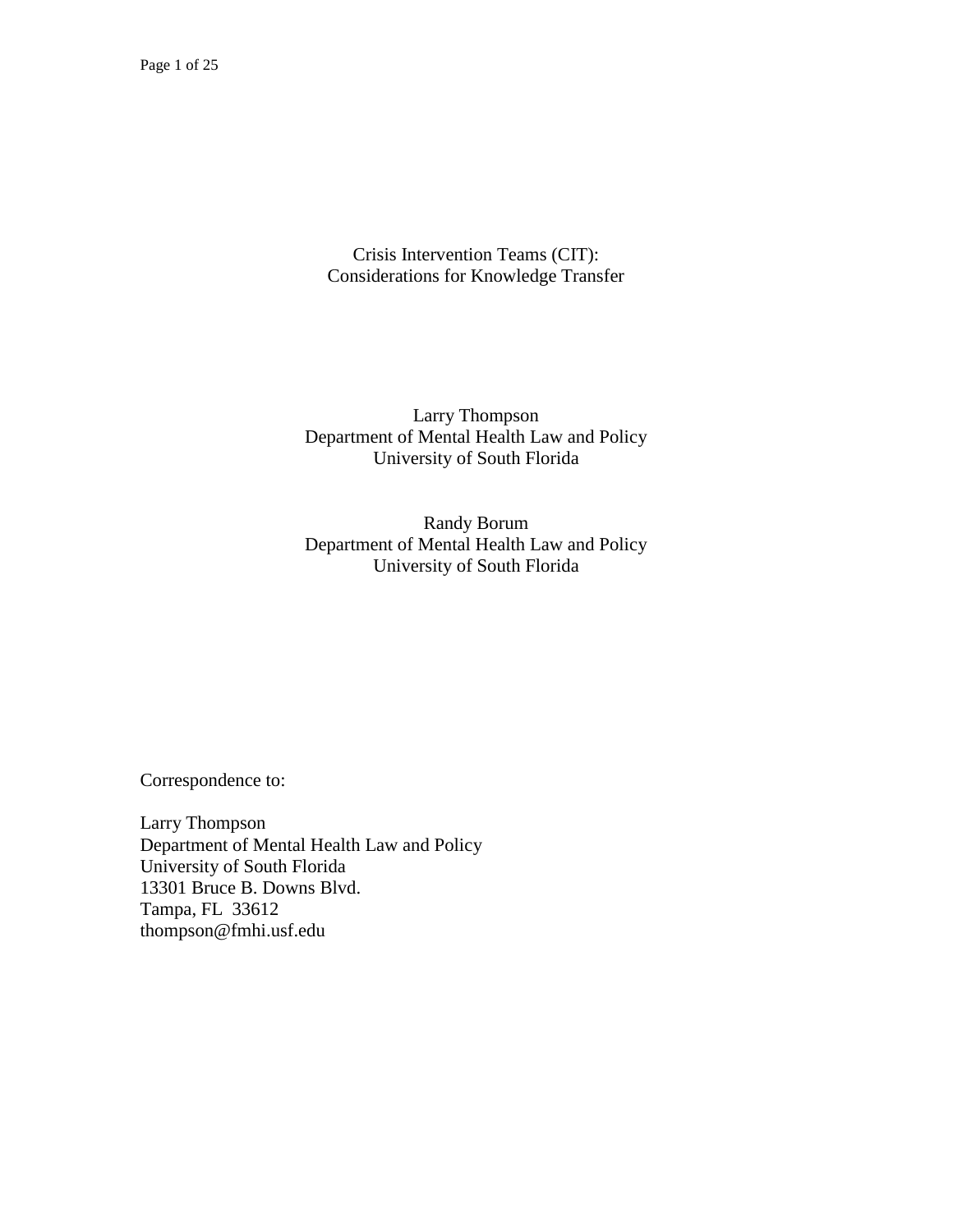Page 2 of 25

#### Abstract

Crisis Intervention Teams (CIT): Considerations for Knowledge Transfer

The Crisis Intervention Team (CIT) model, developed by the Memphis,

Tennessee Police Department, exists in nearly 100 communities. This first responder system operates on a generalist-specialist model that uses specially trained volunteer officers to respond to behavioral health crises. CIT's remarkable popularity and its wide distribution through metropolitan and medium sized police agencies demonstrate how system change can originate and be sustained by grass-roots efforts. Knowledge transfer and skill adoption of this Memphis model has occurred predominantly without external funding or mandates.

This article describes key factors contributing to the success or failure of implementing a new CIT program. Community readiness is discussed through the lens of the Transtheoretical Model of Change. Suggestions are offered for implementing and sustaining a viable program, based on the experience of Florida's twenty operating programs. A description of the "lessons learned" from these communities may be useful to other considering system reform. The authors conclude by observing that, despite extremely positive anecdotal reports of CIT's effectiveness, additional research needed to advance this "best practice" as an "evidence-based practice".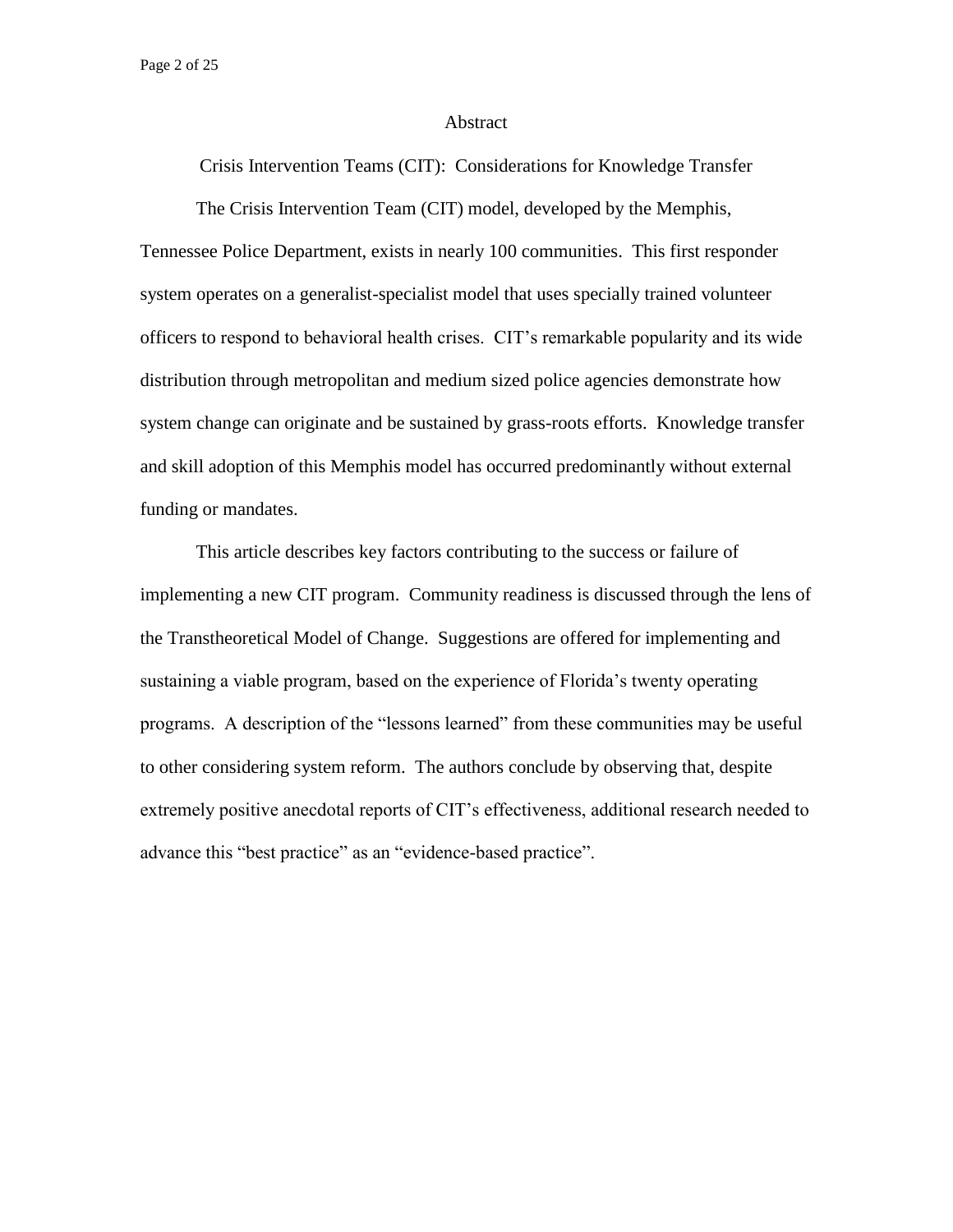## Crisis Intervention Teams (CIT): Considerations for Knowledge Transfer

Since its inception in 1987, the "Memphis Model" Crisis Intervention Team (CIT) has become one of the most popular US law enforcement initiatives of its kind. The program emerged from efforts to heal a community divided by the fatal police shooting of a person with a mental illness in Memphis, Tennessee. By forging strong community partnerships, and maintaining steadfast commitment, the Memphis community was able to change fundamentally, the way that law enforcement personnel responded to, and handled, calls involving people with behavioral health disorders (i.e., mental health and substance abuse problems) in crisis (Cochran, Deane, & Borum, 2001).

In the ensuing years, other jurisdictions experiencing similar tragedies turned to Memphis for advice and guidance. Hundreds of individuals from around the country have visited the CIT program and attended their training, attempting to bring the knowledge and technology home to their own communities. Many have succeeded. Some have not. Most of the lessons learned have not been shared, so very little is known about the principles and strategies needed to initiate, develop and sustain CIT in a new jurisdiction. In this article, we offer preliminary observations and suggestions for a successful cross-jurisdiction transfer of CIT-related knowledge and practice. We draw principally from our experiences in supporting numerous communities –including more than twenty in Florida – who have implement the CIT program model.

## Historical Perspective

Most law enforcement administrators and managers know the challenges of responding to crisis situations involving people with behavioral health disorders (Borum, 2000). These encounters are very common, but most officers feel poorly equipped to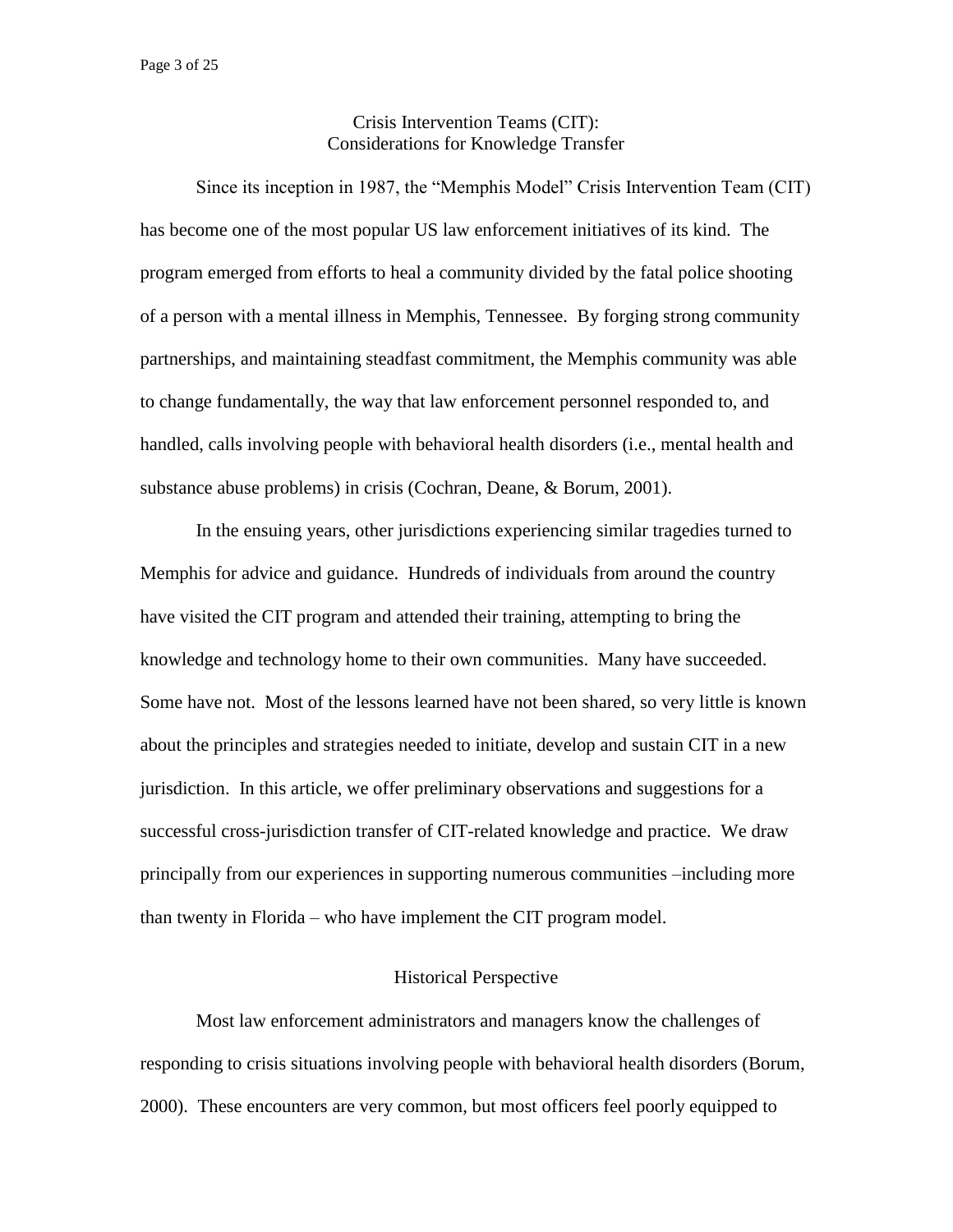handle them. To resolve them successfully, law enforcement personnel often must navigate in the unfamiliar terrain of emergency rooms and mental health clinics where the officer's idle time is not considered a priority (Borum, 2000; Borum, Deane, Steadman, & Morrissey, 1998).

Nearly all law enforcement officers receive some training on behavioral health issues, but the nature and extent of it is quite limited (Hails & Borum, 2003). Standard training curricula most often focuses on protective custody laws, emphasizing policies and protocols. In recent years, the police recruit training has moved toward a problem solving approach. This new training emphasis is designed to assist officers in applying their knowledge in a variety of simulated real world scenarios.

These generalized training efforts alone, however, have failed to alleviate the operational challenge that behavioral health crises pose. Tragic – sometimes preventable shootings – continue to occur, and officers continue to experience frustration as they attempt to get appropriate help for individuals in a behavioral health crisis (Borum, 2000). The police officer must balance the goal of service while safely meeting the multi-demands of their peace keeping duties. Law enforcement administrators additionally must consider questions of departmental liability and damaged community relations when working with this vulnerable population. Police departments often struggle to fill gaps in community services for the large number of individuals who formerly may have been in state institutions (Borum, 2000). The CIT model is one model that has emerged from these struggles.

CIT operates on a generalist-specialist model. A select cadre of volunteer officers are chosen and trained to be first (and primary) responders to behavioral health crises.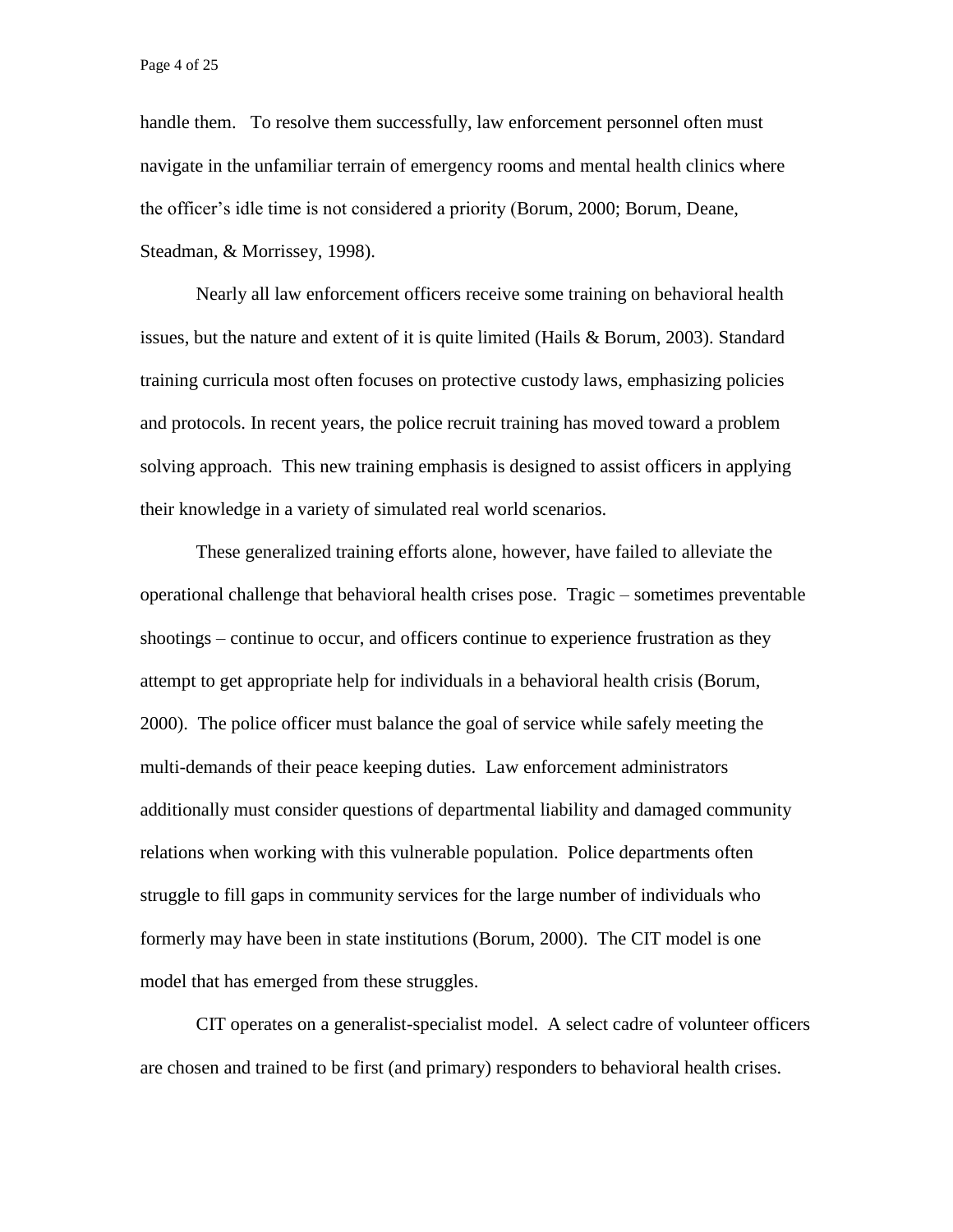The officer maintains the regular patrol responsibilities and geographic assignments, but they are given priority – and have citywide jurisdiction - to be dispatched to calls involving behavioral health crises. The operational objective is to have the most skilled officer for mental health problems positioned to respond to those calls first and be given authority as the "officer-in-charge" of that incident (Cochran, et al., 2000).

An early NIJ-funded study found that CIT was rated by police officers (including non-CIT officers) as being highly effective in meeting the needs of people with mental illness in crisis, keeping people with mental illness out of jail, minimizing the amount of time officers spend on these types of calls, and maintaining community safety. The CIT program also had the lowest rates, among the models studied, of arrest and use of force for mental health disturbance calls (Borum, et al., 1998).

Since its inception, the Memphis modeled Crisis Intervention Team approach has been adopted by an estimated 100, or more jurisdictions throughout the United States (Spaite & Davis, 2005). In 2002, the Police Executive Research Forum surveyed and described 28 law enforcement agencies' police-based diversion programs for people with mental illness. Twenty-two of them (79%) were based on the Memphis Model CIT program (Reuland, 2004). In Florida, CIT programs cover county jurisdictions representing more than 73 % of the state's population.

#### Model Adoption Overview

It is unusual for a grass-roots initiative to have been so widely adopted by law enforcement. At the time of implementation almost none of these communities had statutory or policy initiates to spur its growth. No national or state funding backed its adoption. What then has contributed to the adoption of this best practice?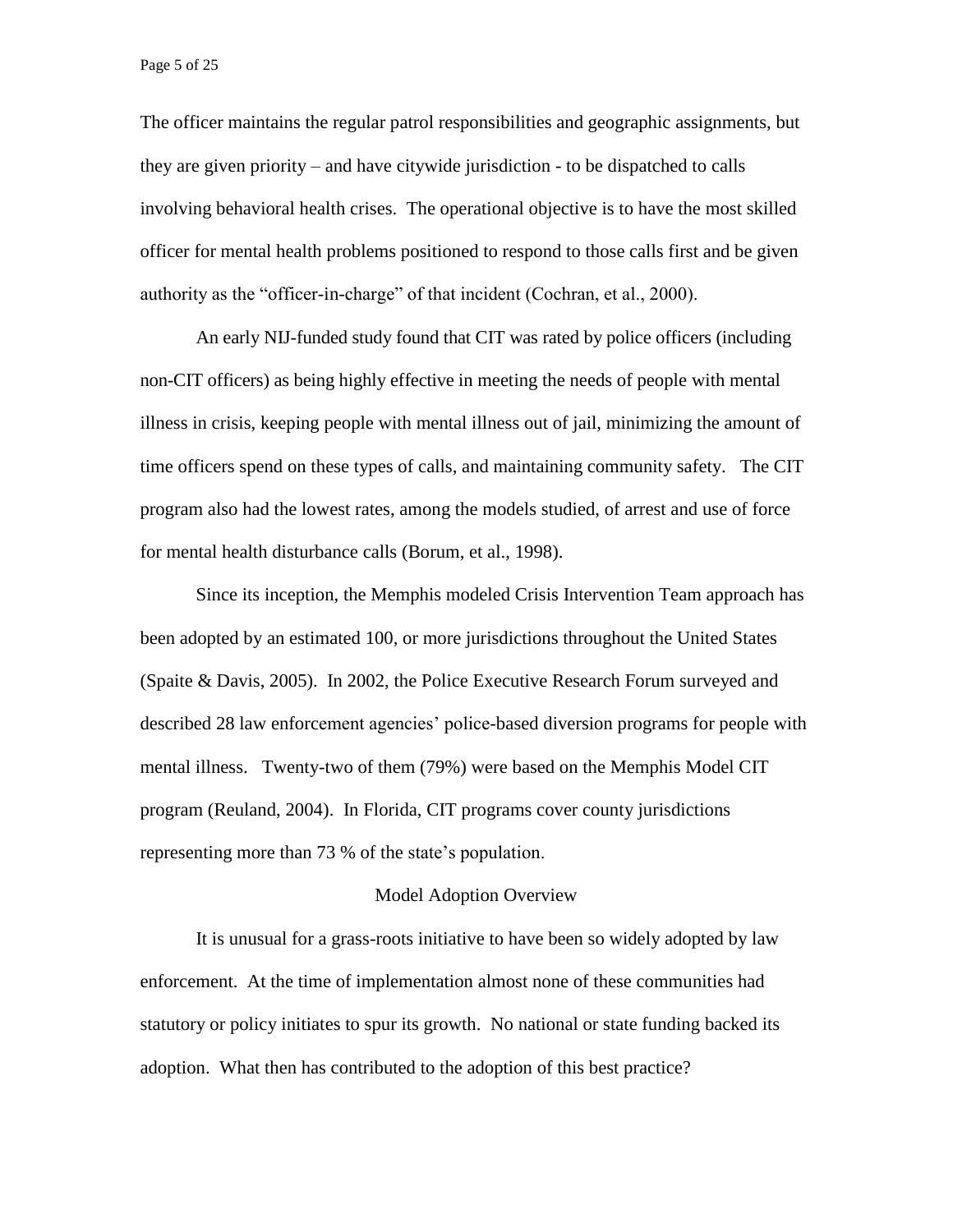Page 6 of 25

We suggest several reasons for its popularity. First, program costs are minimal. The Memphis Police Department has estimated that considering all program related costs, including special duty pay, the cost per response for mental health crisis calls from CIT was approximately two dollars. Secondly, the CIT is a police operation. Departments need not deploy any additional personnel, including civilians. Because law enforcement will almost always be the first line of response for mental health disturbance calls, there is an operational advantage to locating the specialized response with operational personnel. Even if mental health professionals also become involved, the on scene management and stabilization of the situation may improve by having specially trained officers serve as the primary response (Borum, et al., 1998; Cochran, et al., 2000). Spaite & Davis (2005) suggested that the specific management issues of importance provided by the CIT model to include:

- 1. CIT officers are a select group of volunteers
- 2. CIT officer recognition by their communities is a valuable incentive
- 3. CIT officers function in both their patrol duties and as responders for crisis incidents. This strategy allows officers to acquire field experience in crisis management

Finally, the model is rooted in a problem-solving approach, attempting to identify and ameliorate the underlying cause of the behavior that precipitated a call for police, rather than simply incapacitating the individual or removing him or her from the community.

The original goal of CIT was to improve the quality of the police encounter to reduce the likelihood injury. As the program has evolved, however, many suggest that an equally important objective has been to divert people with mental illness from the criminal justice system whenever appropriate (Borum, 2000). The latter goal has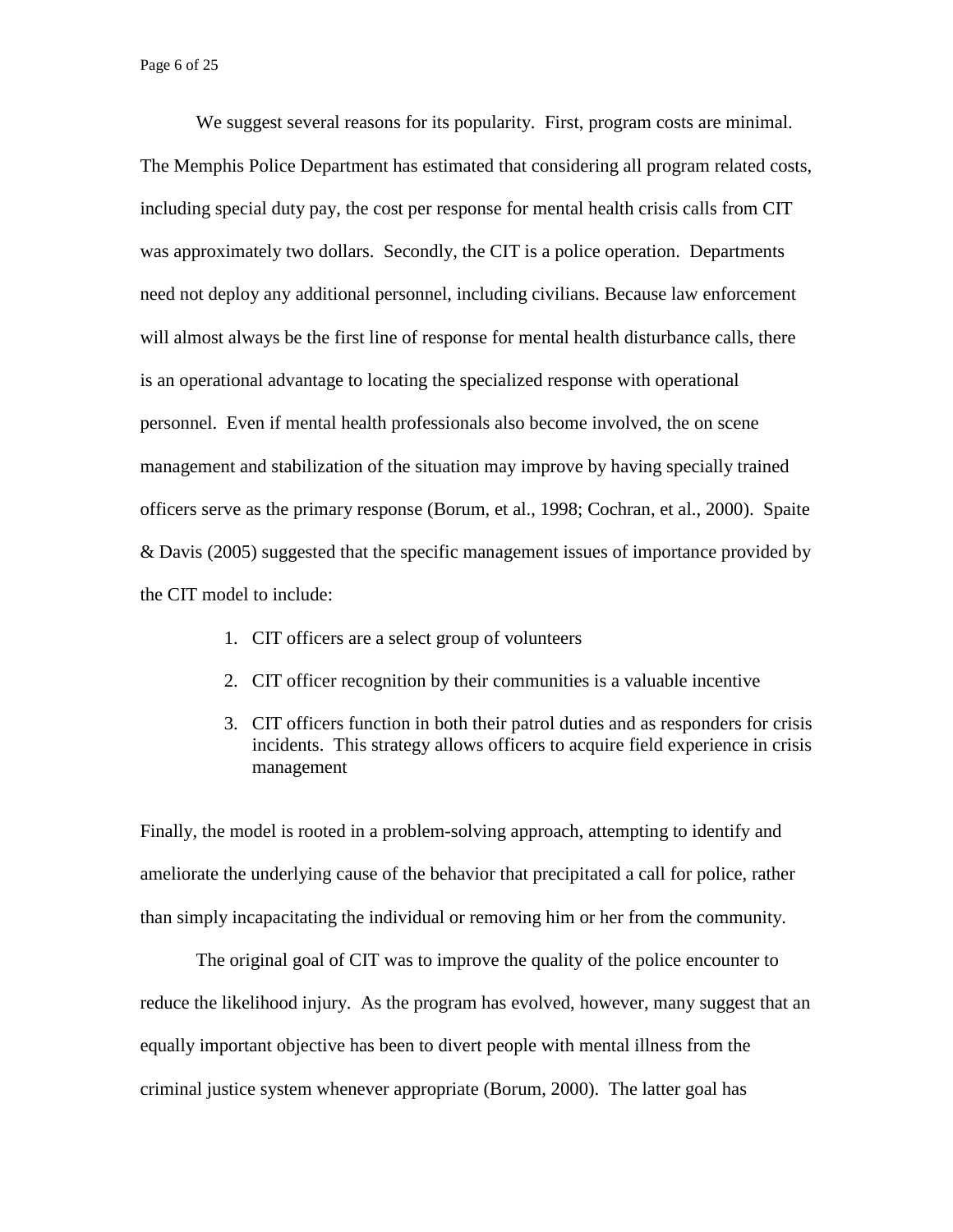garnered additional CIT support from national organizations and advocacy groups, such as the National Alliance on Mental Illness (NAMI), which has substantially advanced CIT's recognition and acceptance.

## Factors Influencing CIT Adoption

Whether, when and how a community adopts or sustains a CIT program will depend on a host of factors. Some are nearly universal, while others vary from community to community. Reuland (2004) proposed the following steps for "Planning a Police Based Specialized Response Program:"

- 1. Examining Available Models
- 2. Adapting the Model to the Locality
	- a. Mental health services adaptations
	- b. Training adaptations
	- c. Response protocol adaptations
- 3. Educating the Community
- 4. Obtaining Necessary Reviews and Approvals
- **5.** Setting Logistics and Administration

Adapting the Memphis model to distinct local characteristics seems to pose the greatest challenge for most jurisdictions. After 17 years of operation, CIT has become institutionalized in Memphis and visitors are often struck by how smoothly the program operates there. The struggles of startup, planning, implementing and sustaining the program are often less evident to outside observers. Here we attempt to outline some of the common issues encountered in transferring and adapting the Memphis model to other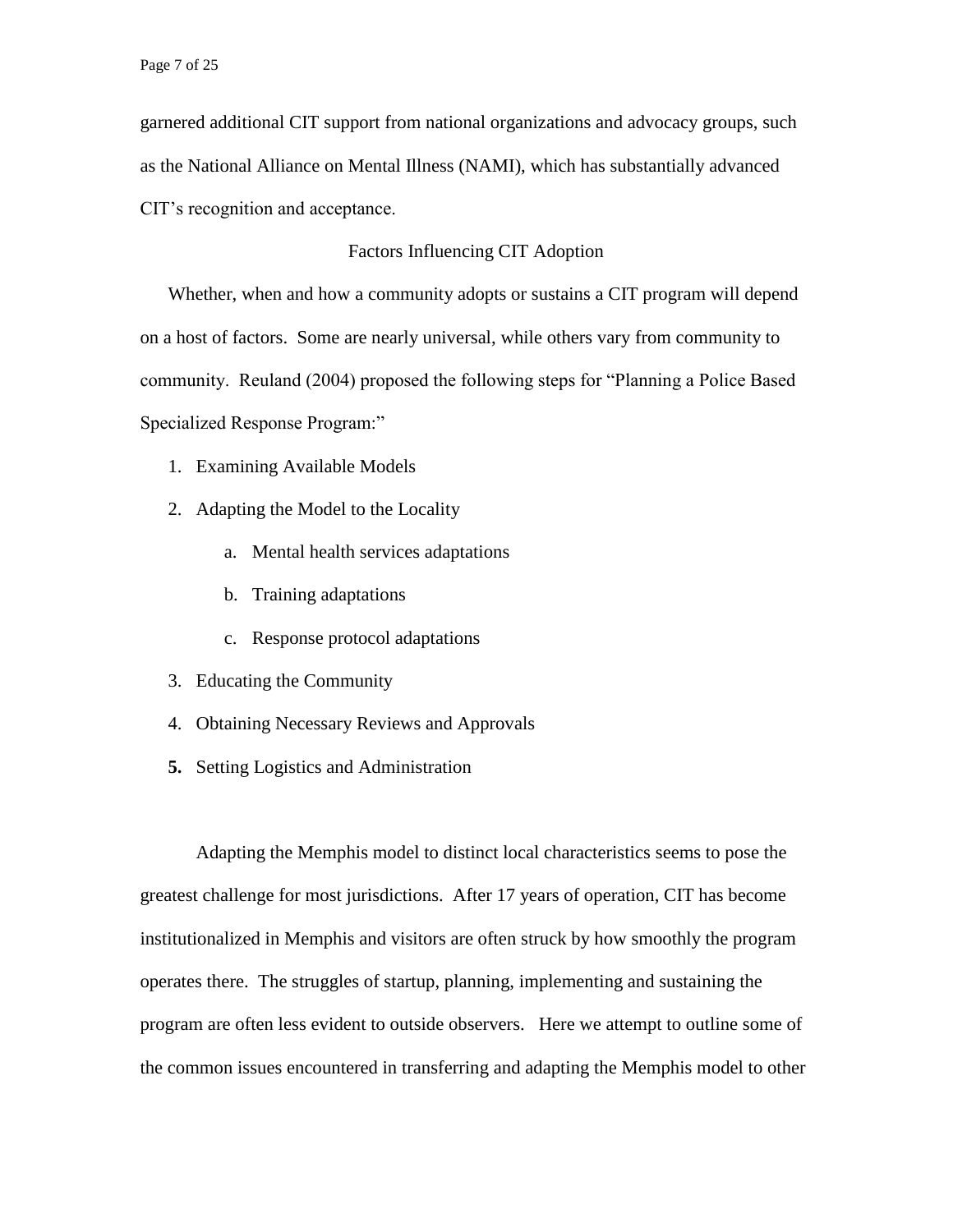localities, classifying these factors into three categories: Community Readiness, Implementation; and Sustaining Factors.

## *Community Readiness Factors*

Different communities will come to consider, and ultimately adopt, CIT for different reasons. Typically, communities are brought to action by the cumulative effects of existing problems, and triggered by an incident that is "the straw that breaks the camel's back" (Reuland & Cheney, 2005). The precipitating event, such as the shooting that occurred in Memphis, creates a community crisis. In classic crisis intervention theory, individuals are propelled into crisis when their normal coping mechanisms are overwhelmed or ineffective. In this state of disruption, however, exists the adaptive opportunity to buttress existing resources, garner new ones, and emerge from crisis even stronger than before. This principle applies to communities as well as individuals. A community must be "ready" before it can successfully implement a CIT program.

A variety of readiness models have been proposed and used in the social sciences. Most originated from the study of health behavior, but the general principles may apply to community changes a well. One of the most commonly used is the Transtheoretical Model of Change (Prochaska & DiClemente, 1983; Prochaska, DiClemente, & Norcross, 1992; Prochaska & Velicer, 1997). The model is framed by a series of five progressive stages.

1. *Precontemplation*: Not planning to take any action in the near future (e.g., the next six months). May be uninformed about the nature or existence of the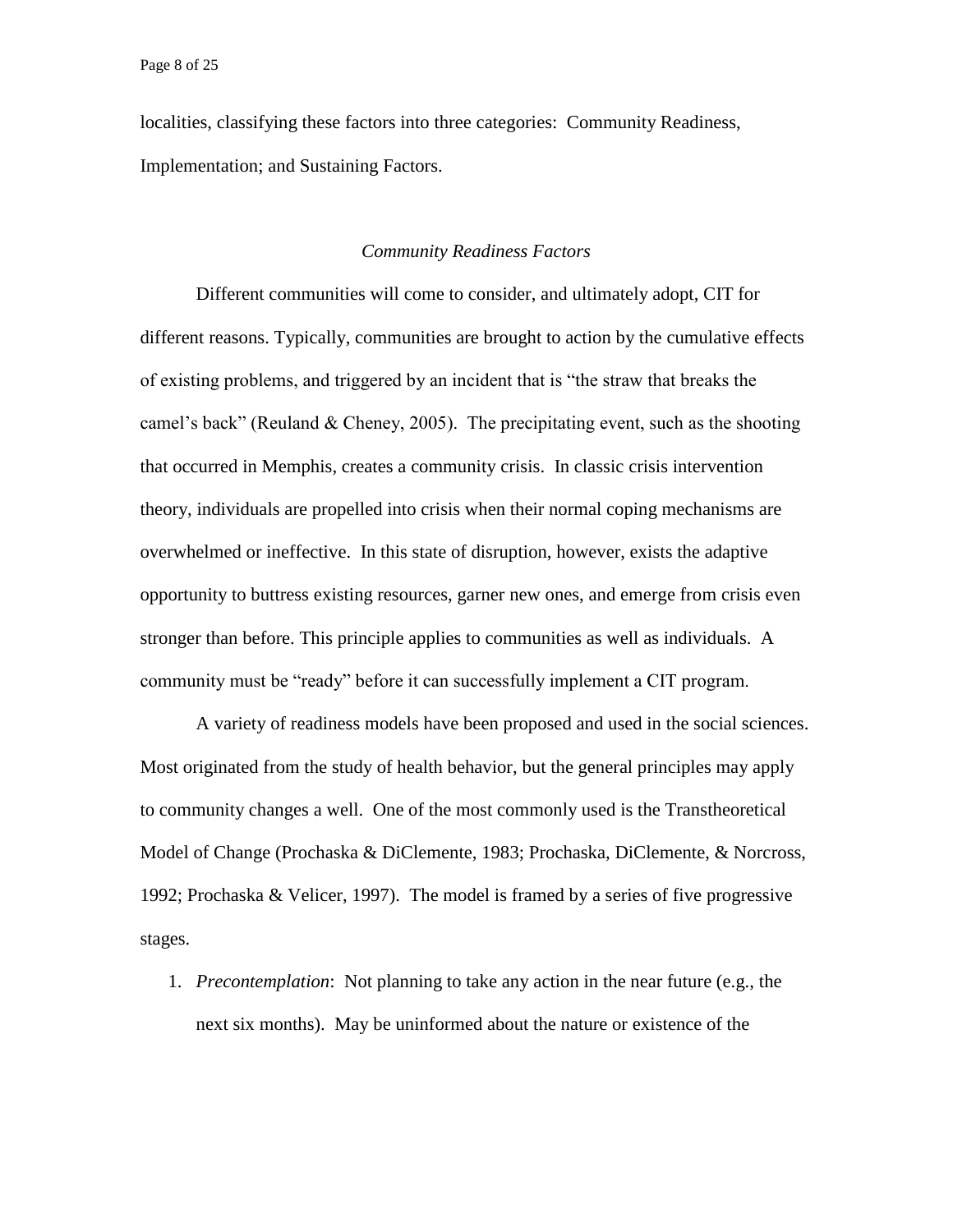problem or be frustrated and demoralized because past efforts to change have failed.

- 2. *Contemplation*: Thinking about and intending to change. May be strongly ambivalent because of the possible costs, challenges and difficulties. This ambivalence may cause some to "get stuck."
- 3. *Preparation*: Planning to take change action soon (e.g., with the next month). Probably has taken some small steps already, and has a plan of action for change.
- 4. *Action*: Has taken effective action and recently made some meaningful changes (e.g., the past six months). At this stage there is a real danger of "dropping the ball" and reverting to old ways.
- 5. *Maintenance*: Change has occurred and is being maintained. The risk of reverting to old ways is greatly reduced.

Readiness for CIT applies beyond the law enforcement agency itself. The CIT program is built on community partnerships, and different partners may be at different stages at different times. If this is the case, one of the initial challenges in to "get everyone on the same page," usually by helping or leveraging the slower partners to move more quickly to preparation and action. Education and enhancing motivation typically are key interventions. Each partner may, however, have different motivations or potential gains from adopting CIT. The range of benefits to different stakeholders must be identified and respectfully considered.

The charge to adopt CIT may be "championed" by a particular group or individual such as a sheriff, judge, county official, mental health professional or member of an advocacy group such as NAMI, but multiple agencies and stakeholders must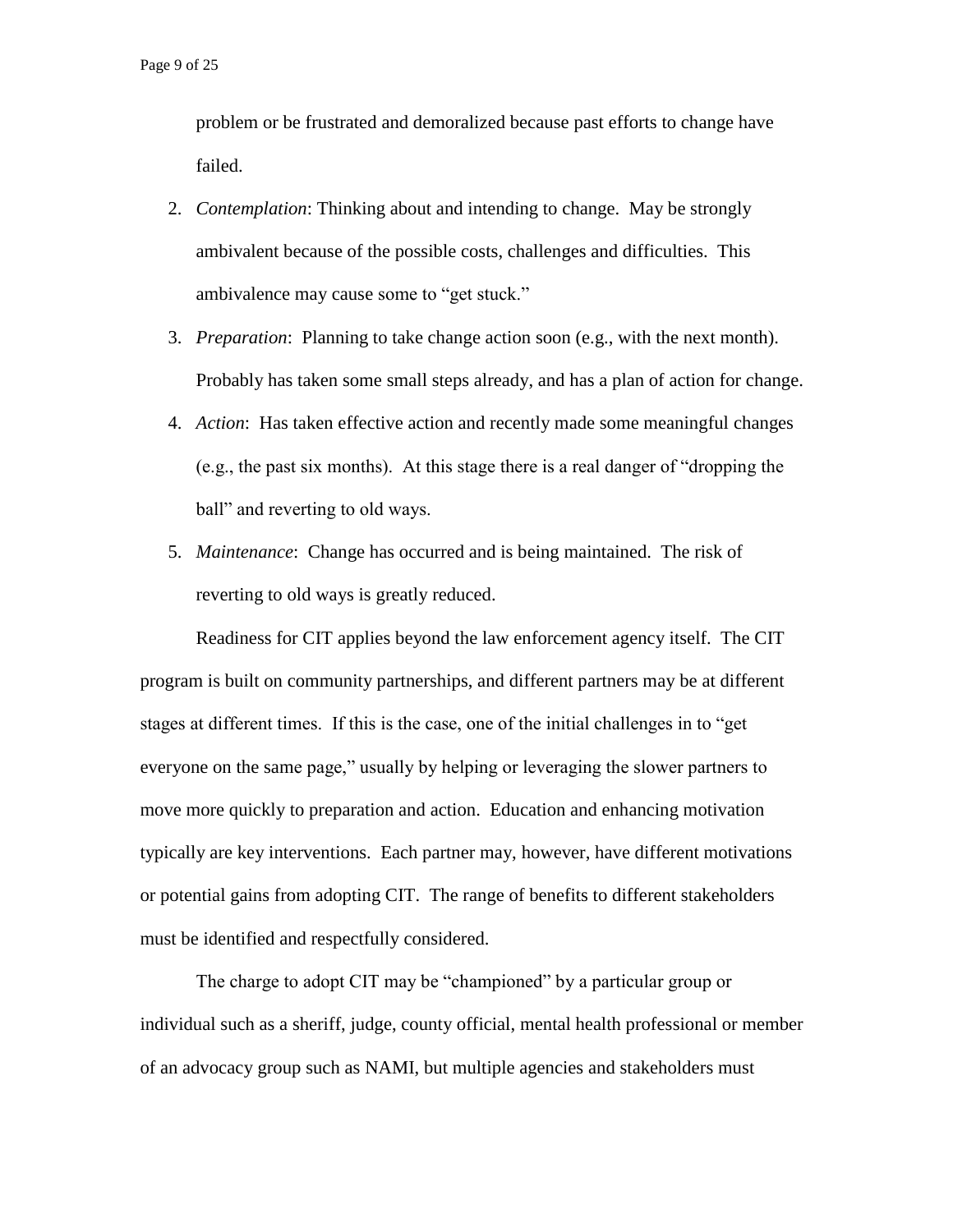Page 10 of 25

ultimately be represented and actively involved. In one community, for example, the absence of consumer advocates was evident and the initiative died after the first couple of meetings. Based on experiences in their state, NAMI Maine (2006), for example suggests that CIT's success requires the following elements of community support:

- leadership in the police department/jail fully supports the program,
- leadership in the local hospital supports the program, and  $\bullet$
- $\bullet$ families, consumers, and service providers volunteer to participate in the training and to stay involved in the program once implemented.

The specifics may vary in other jurisdictions. Jails and law enforcement may or may not operate under the same administrative authority. Courts may or may not have a vital role in creating alternative dispositions for offenders with mental illness. Nonhospital-based mental health agencies, providers, clinics and facilities may or may not be critical in a given jurisdiction. The underlying principle remains, however, that CIT is a community effort, sustained by partnerships. The community – not just the law enforcement agency – must be ready for change before meaningful and lasting change can occur.

## *Implementation*

A program to be adopted must meet felt needs of a community. In the case of CIT, several diverse goals are addressed.A survey of 80 law enforcement agencies by the Police Executive Research Forum (PERF) in 2003 summaries four key stated goals of the agencies to include: 1) safety of officers and civilians, 2) increased officer understanding of mental illness, 3) reduced numbers of people with mental illness going to jail, and 4) improved relationships with the community, particularly with mental health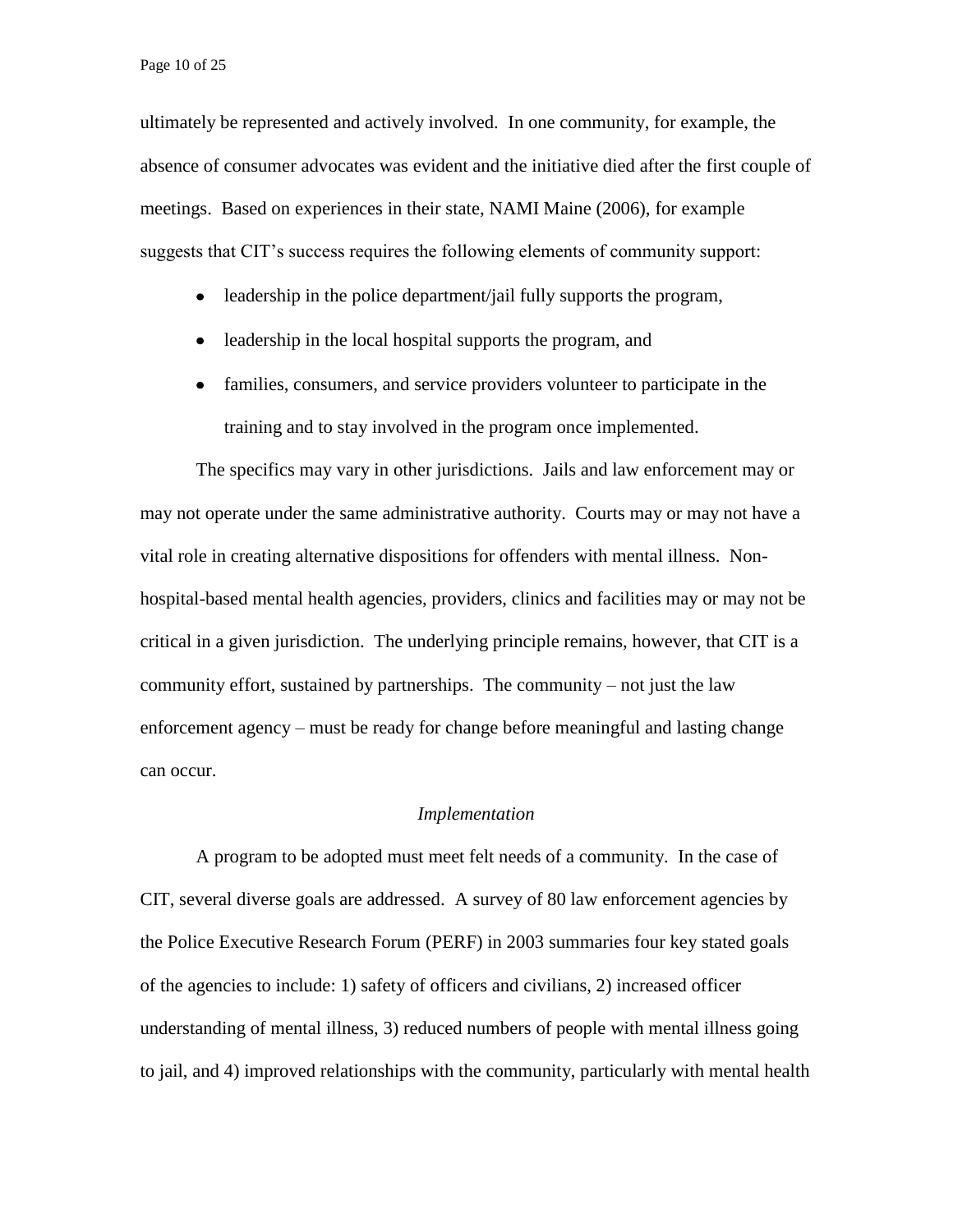Page 11 of 25

professionals, people with mental illness, and family members. Of these stated goals the most frequent noted successes are improved relationships with the community and improved safety of officers and civilians (Reuland  $&$  Cheney, 2005). Although CIT may not equally achieve all, these goals resound as important to various stakeholders involved in the program adoption.

Once a community makes an informed decision to adopt CIT in its jurisdiction, the core components of the model must be examined, adapted (if necessary), and implemented. This also requires a community effort. The CIT model, by definition, is designed to have a local, direct impact and a problem-solving focus. This model is consistent, philosophically, with broader trend in US law enforcement toward community policing models.

Key community stakeholders must come together in the planning and preparation stages, so the forum for partnering on implementation should already be established. When communities have difficulty getting certain stakeholders to the table, CIT is much more difficult – if not impossible – to implement. Even if one element of the system has agreed to CIT in principle, they may fall short at implementation. Reuland  $&$  Cheney (2005) report that the key to success has been the strength of partnerships formed by the program.

Many of the CIT core components primarily require support and change by the law enforcement agency (or agencies). Law enforcement "buy-in" is obviously essential, though several communities have started with only lukewarm participation of the sheriff and/or chiefs. In these cases, the training component has proceeded but frequently full model implementation has stalled.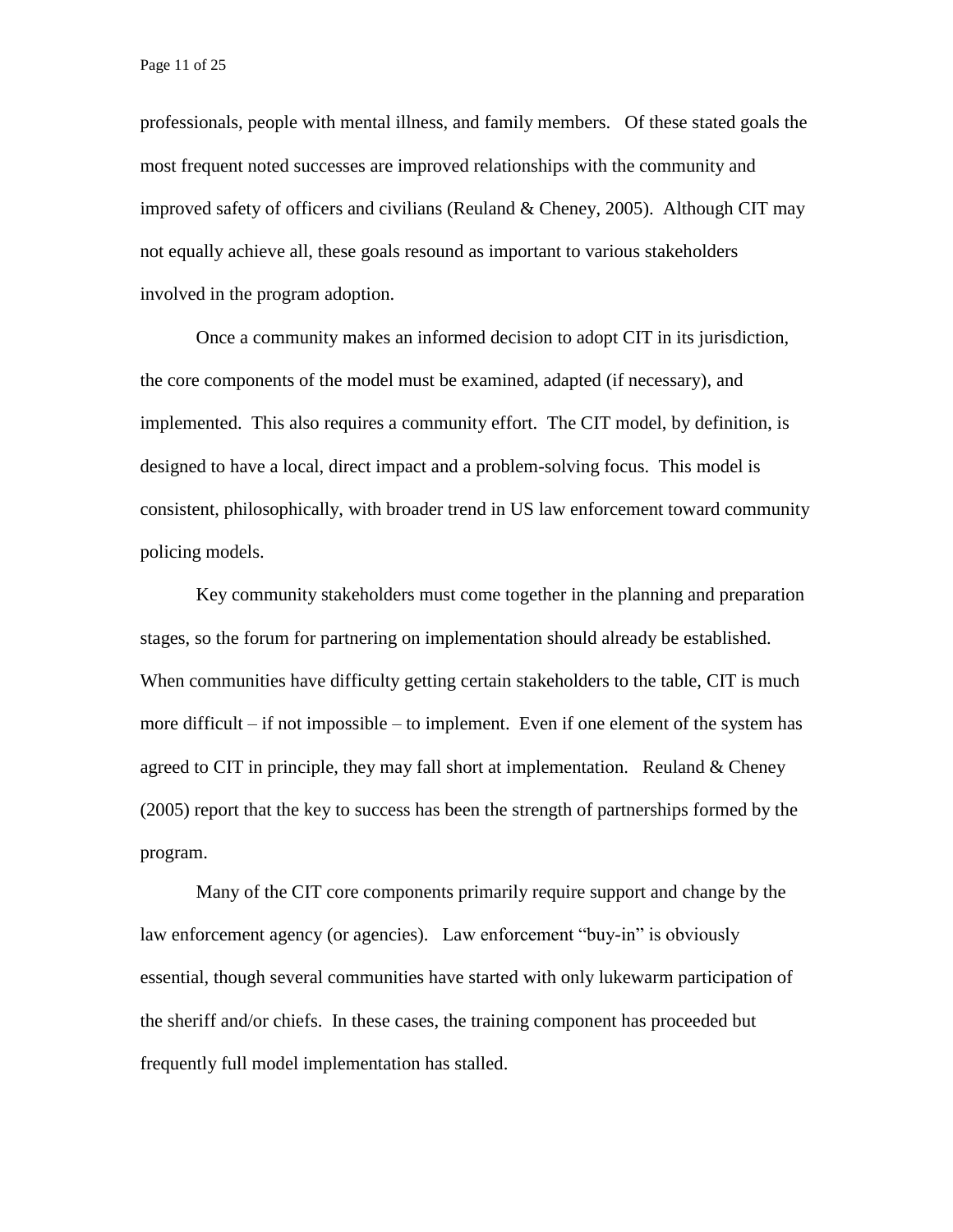Memphis model CIT-developer Major Sam Cochran is quick to point out that "CIT is more than just training." Training is, however, the most visible component. For some jurisdictions the initial focus on advanced, specialized training is an important starting-point. Even, if law enforcement administrators are initially resistant to, or overwhelmed by changing their response system, training may be a "foot-in-the-door" that requires only the release of staff time to participate (Borum, 2000).

The CIT model for training provides an added advantage to building community partnership and full participation because *community partners provide the instruction.*  The training itself is a vehicle for information-sharing and developing inter-system relationships. While training alone – no matter how competent – is insufficient to create a Memphis Model CIT program, the training courses have vital importance at many levels.

The low cost of the model both for the training and response system is an attractive factor. The most significant program costs are administrative and accrue from releasing officers from their regularly assigned duties to attend the training. Most communities receive donations to cover incidental cost of the training events.

## *Sustaining Factors*

Perhaps the most elusive issue in CIT knowledge transfer is how best to sustain and nurture a successful program. Unlike models of individual behavioral change, community actions have a wider range of vulnerabilities that threaten them. Conflicts within or between any of the community partners can destabilize a successful effort. Routine personnel changes can fundamentally alter dynamics with the program or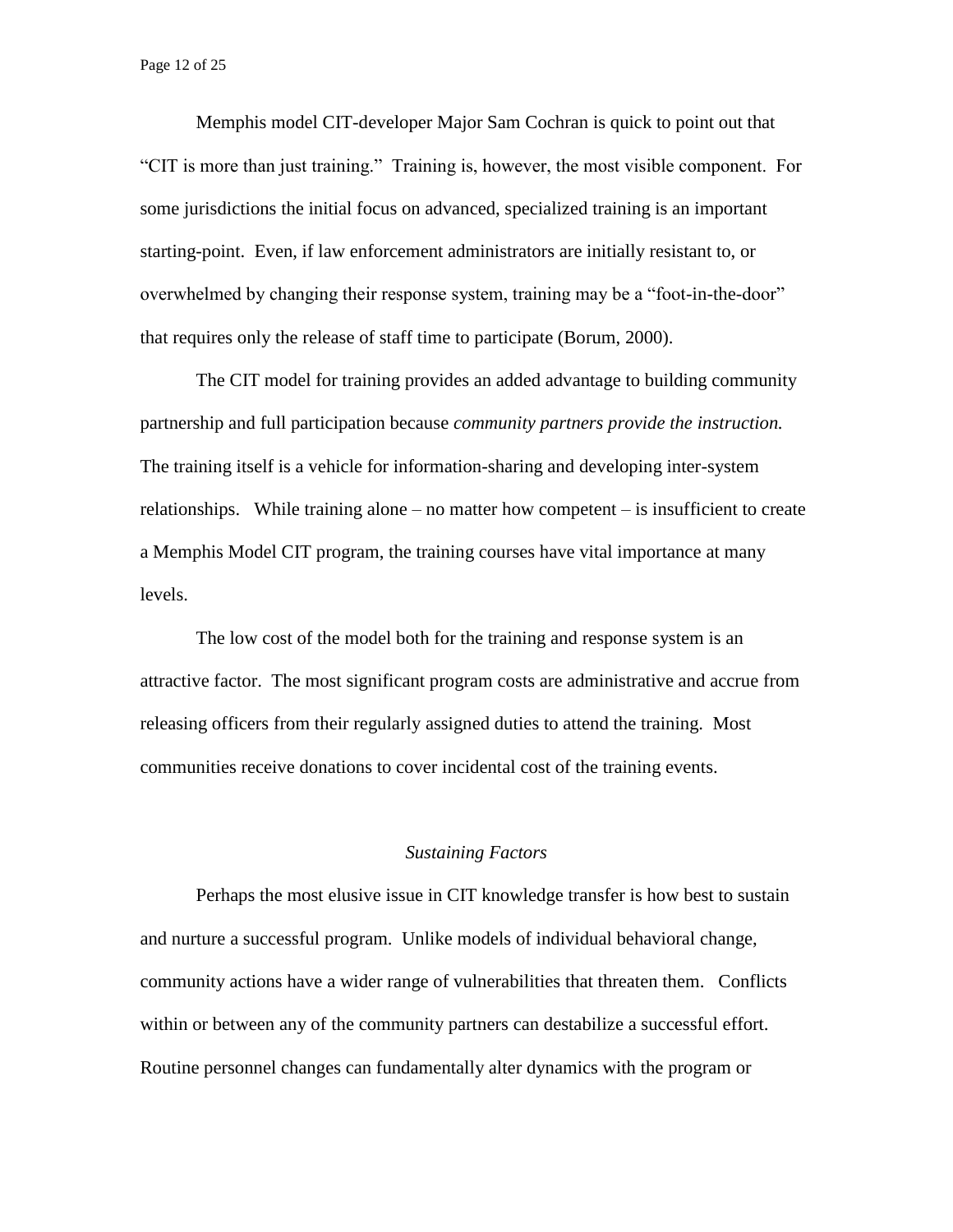relationships with partner agencies. Budget cuts in one part of the system can easily and profoundly affect the operation of the other components. The tendency to "drift" back to the old way of doing things can be an ongoing challenge. The lesson is that developing a successful CIT program is not a one-time activity. Like most worthwhile efforts, it must be actively monitored and maintained. How best to do that is a relatively open question, and one that likely varies across jurisdictions.

In our experience, actively sustaining a CIT program first requires a feedback loop. There must be a way for program partners to share information and concerns about what is working and what is not. Ideally, this includes some formal evaluation of whether and how the CIT program is meeting its intended objectives. One suggestion is for the community partners to "brainstorm" about possible problems with or threats to the program that may occur over time. The threats can be prioritized (in terms of likelihood and magnitude), and often preempted by creatively designing program operations to avoid them. Some problems, of course, are less foreseeable than others, which is why regular meetings among the partners – creating a feedback loop – is usually recommended.

Over the past decade or so, at least a few CIT programs have faced challenges that threatened their very existence. Rarely did these come from the "outside." No external agencies threatened to "do away with" the program. Rather, the programs suffered through neglect or insidious erosion. Four of the main offenders – based again only on our limited experience – are loss of command support, disrupted partner relationships, loss of program leadership, and inadequate recruitment and retention.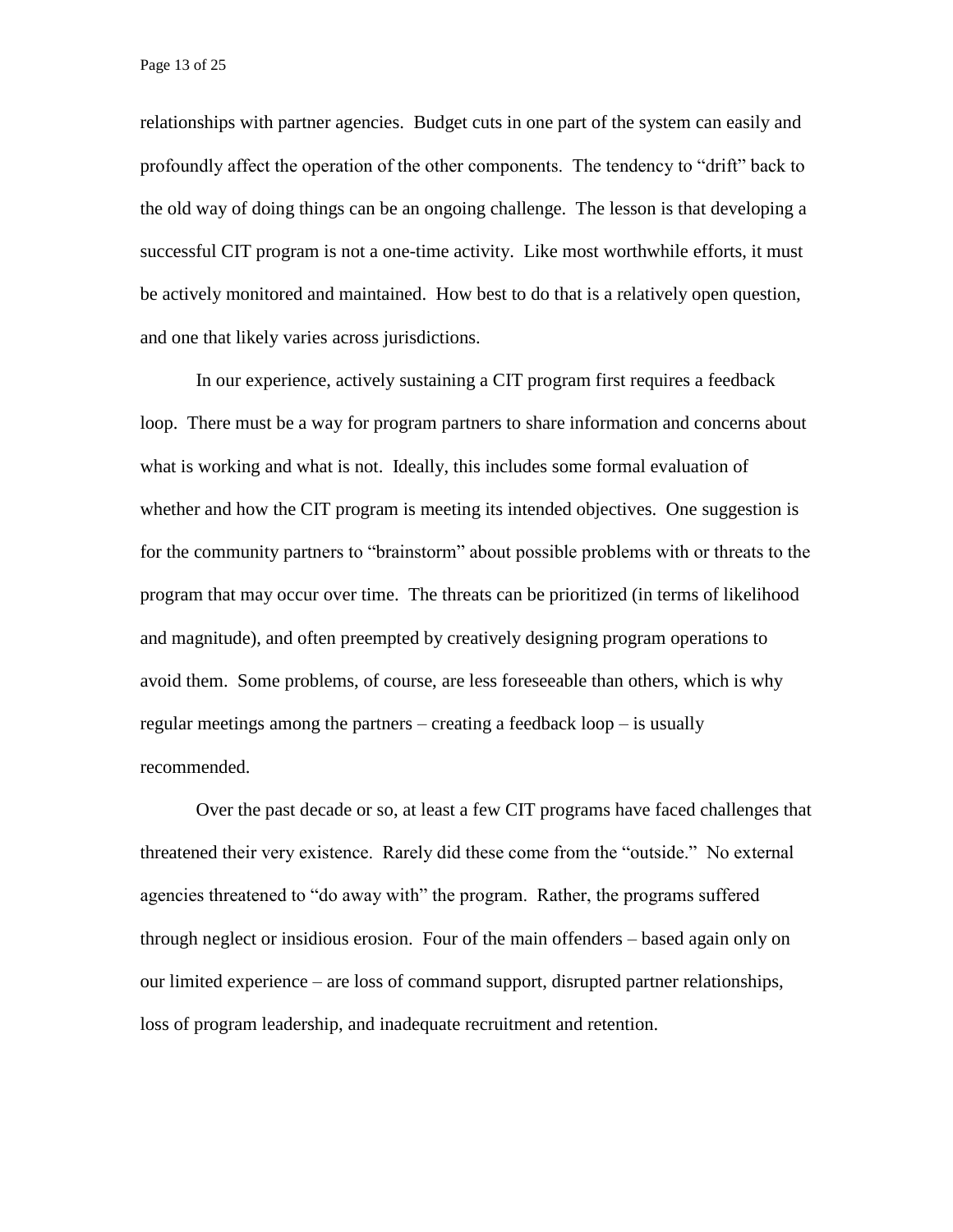Page 14 of 25

Command commitment is often (though not always) a sustaining condition for program leadership. CIT is not the only issue, however, with which they must contend. Law enforcement administrators and command staff must pilot moving vessels through changing terrain. At the time the decision is made to adopt CIT, that issue may be the Sheriff or Chief's highest priority. He or she may never lose that commitment in spirit, but over time, other matters will inevitably demand attention. Without the active, unequivocal and ongoing support of top-level agency leadership, adherence to CIT procedures are likely to drift, officers' interest will wane, and community partners will perceive that the law enforcement agency is no longer committed.

If community partners believe the law enforcement agency has "bailed" on the project, tensions can build and a number of dysfunctional systems responses can occur. The same is true is law enforcement perceives that one or more of its partners is "not pulling weight." Community partnerships in this arena – as with others in community policing – are based on ongoing relationships that must be actively managed. Communication is essential.

The CIT program leader (often called a coordinator) is an essential part of sustaining a successful program. The coordinator, regardless of rank, must be respected by sworn personnel at all levels. She or he must keep CIT on the command staff "radar screen," liaise effectively with community partners, sustain the morale of existing team members, maintain quality control, stimulate and preserve interest in the program and its reputation, identify and remediate any CIT-related problems, and seek lessons and information from programs in other jurisdictions. Without energetic, committed program leadership, CIT is at risk to "die on the vine."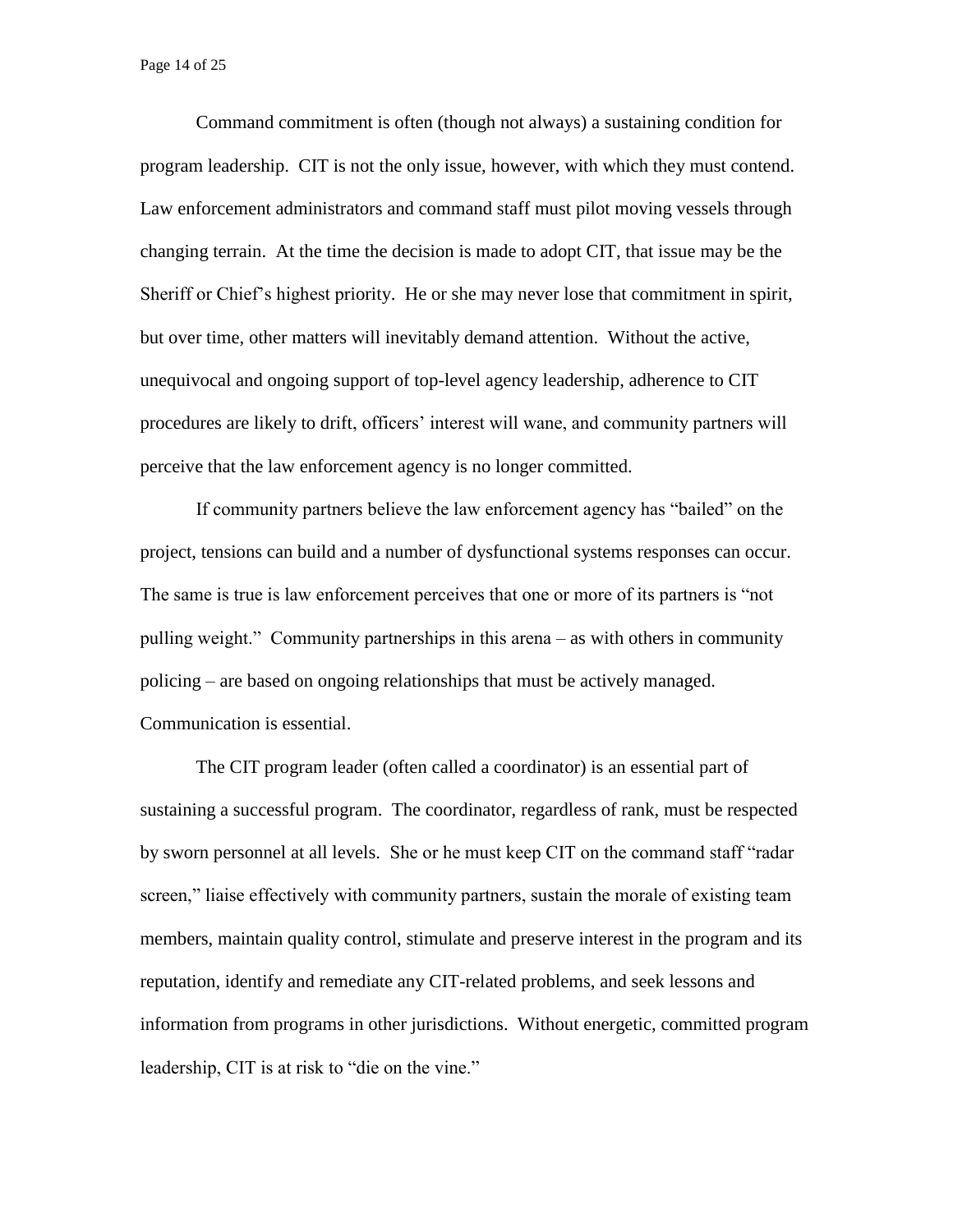One common result of inadequate program leadership is an inability to recruit and retain high-quality CIT officers. In some jurisdictions, the reputation of CIT programs has devolved from that of an elite, skilled group to that of marginalized "social workers" in uniform. The Team image affects whether the best officers will want to sign-up or continue to participate. Retention is also an ongoing struggle because of transfers and promotions that routinely occur in law enforcement agencies.

#### Program Barriers

While CIT has gained wide acceptance and acclaim, certain barriers can impede or reverse progress at most any stage of readiness, implementation or maintenance. For law enforcement agencies, the primary implementation challenges seem to be (1) administrative resistance to creating a specialized unit, and (2) inertia in changing the response system so that CIT officers are primary responders to behavioral health crisis calls.

The "over-specialization" concern is only one of perception. As we noted, the CIT program operates on a generalist-specialist model. CIT officers are not taken from their regular patrol duties, and the agency is not responding to a "new" set of calls. The perceived disadvantages of a creating a specialized unit simply do not apply to CIT. Regarding the change in response/dispatch protocols, the logistical adaptations are minimal. Call centers and dispatchers must also have a mechanism in their system to "flag" or otherwise identify CIT officers, and have procedures allowing them to send those officers first to behavioral health crisis calls.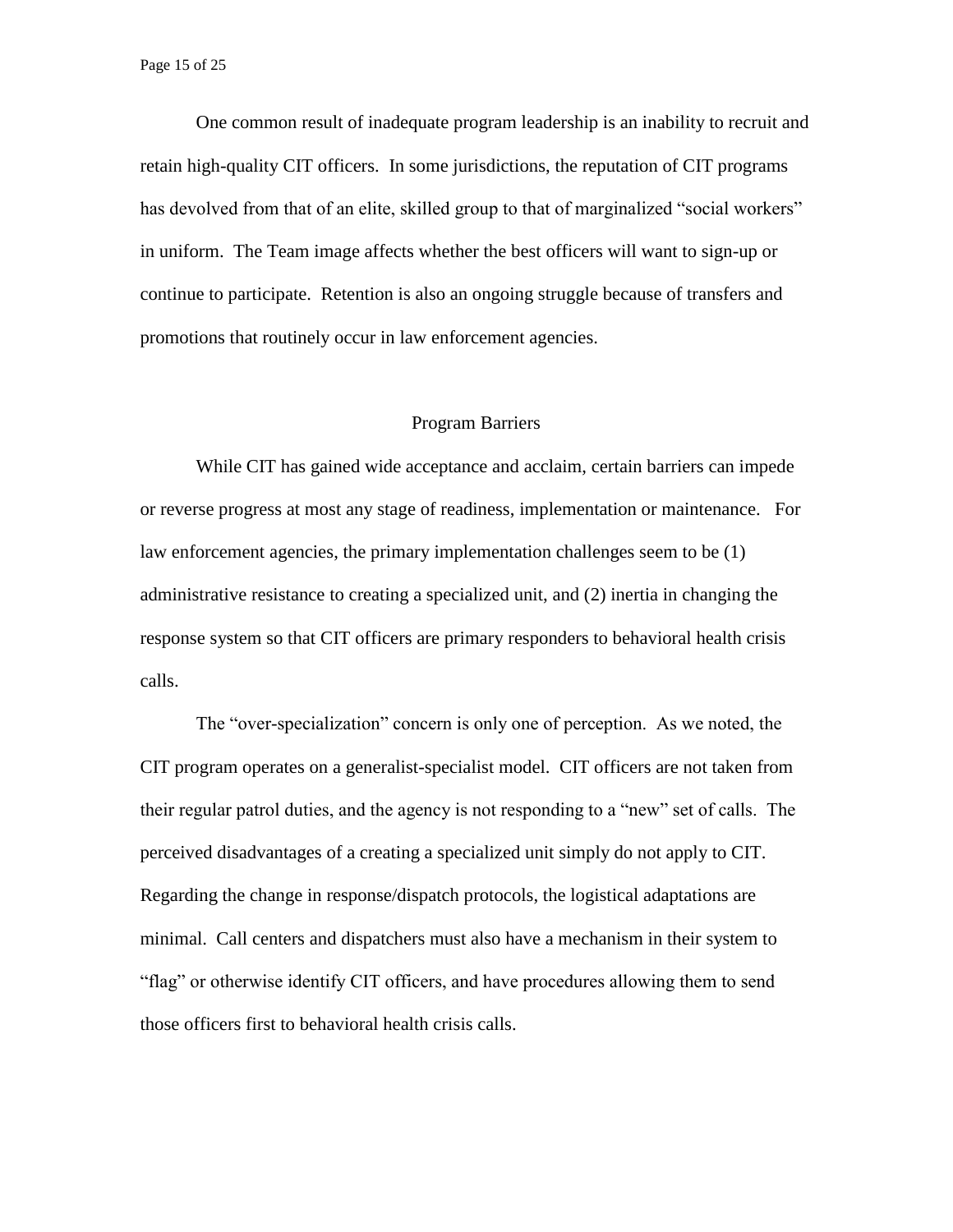Page 16 of 25

Several of the more commonly encountered barriers or challenges are the following:

*Difficulty adapting the Memphis Model of CIT for small and/or rural jurisdictions*

*Discussion:* The Memphis model functionally requires that at least 15-20% of an agency's patrol officers be trained and identified by dispatch as available CIT officers. The purpose of that requirement is to provide adequate 24/7 CIT coverage throughout the jurisdiction. In small jurisdictions, however, a community could not have full coverage without a majority of the patrol officers being trained. If that is done, many of the advantages of having an interested, volunteer team are lost. As of the year 2000, a majority (52%) of the 18,000 US state and local law enforcement agencies employed *fewer than 10 full-time sworn officers* (Reaves & Hickman, 2002), so the scope of this challenge is not insignificant. CIT will require some adaptations to the Memphis Model to function effectively in some smaller agencies.

*Lack of modifications or cooperation by system segments*

*Discussion:* It is not uncommon for mental health advocates and behavioral health providers to put the onus of CIT almost exclusively on the law enforcement agency, emphasizing their need to better train officers and to their response methods. The behavioral healthcare systems sometimes do not desire or see the need to change. Accordingly, in some localities, the barriers to effective implementation have not come from law enforcement, but from behavioral healthcare system. This is only complicated by the dynamics and incentives of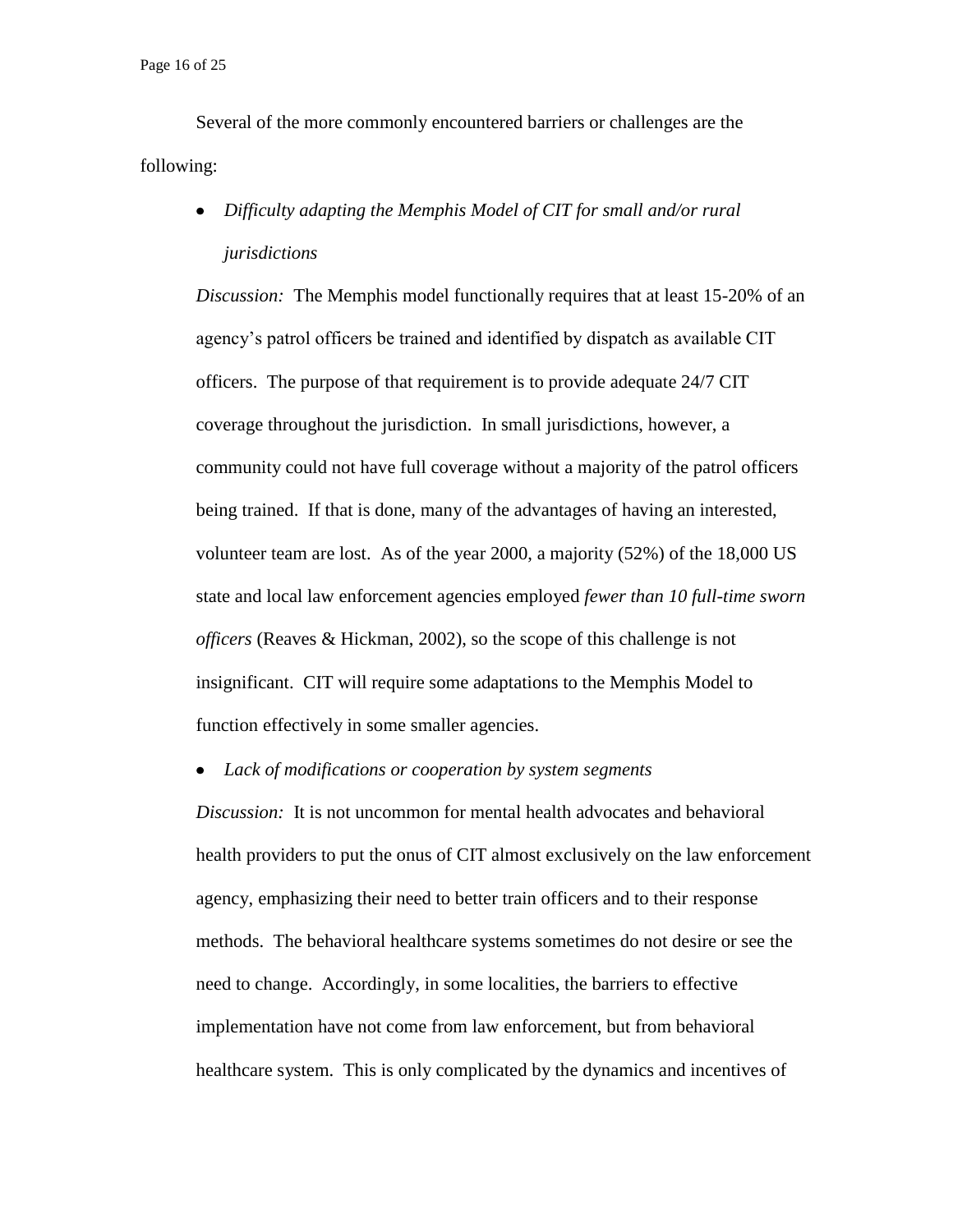privatization. For example, when protective custody admissions are debated by hospitals that want more referrals, or those that resist referrals, the efficiency of CIT can be adversely affected.

*Question of official state or federal endorsement or regulation for CIT training and program standards*

*Discussion:* Florida jurisdictions and its statewide CIT coalition have debated whether to seek endorsement of the 40-hour training by the State's Department of Law Enforcement to facilitate state funding, or at least, garner authorizations for mandatory retraining credits. Many CIT training officers have expressed concerns that if the training is subsumed by State authority that CIT program necessary control over the curriculum content and teaching methods will be lost. This may dilute the programmatic aspects of CIT by promulgating it as a "stand alone" course. Community steering committees also have expressed major concern that state or federal standardization would eliminate the strength of involving key community stakeholders. Conversely, CIT officers spend 40 hours in this specialized training, which is the amount of mandatory retraining required for their recertification every four years. Agencies around the country have adopted training courses of varying types using the moniker of CIT, but without the core program elements that define CIT as a program.

*Inter-jurisdiction conflicts*

## *Discussion:*

Several of our Florida counties have twenty or more law enforcement jurisdictions, each with its own agency. Behavioral health systems throughout the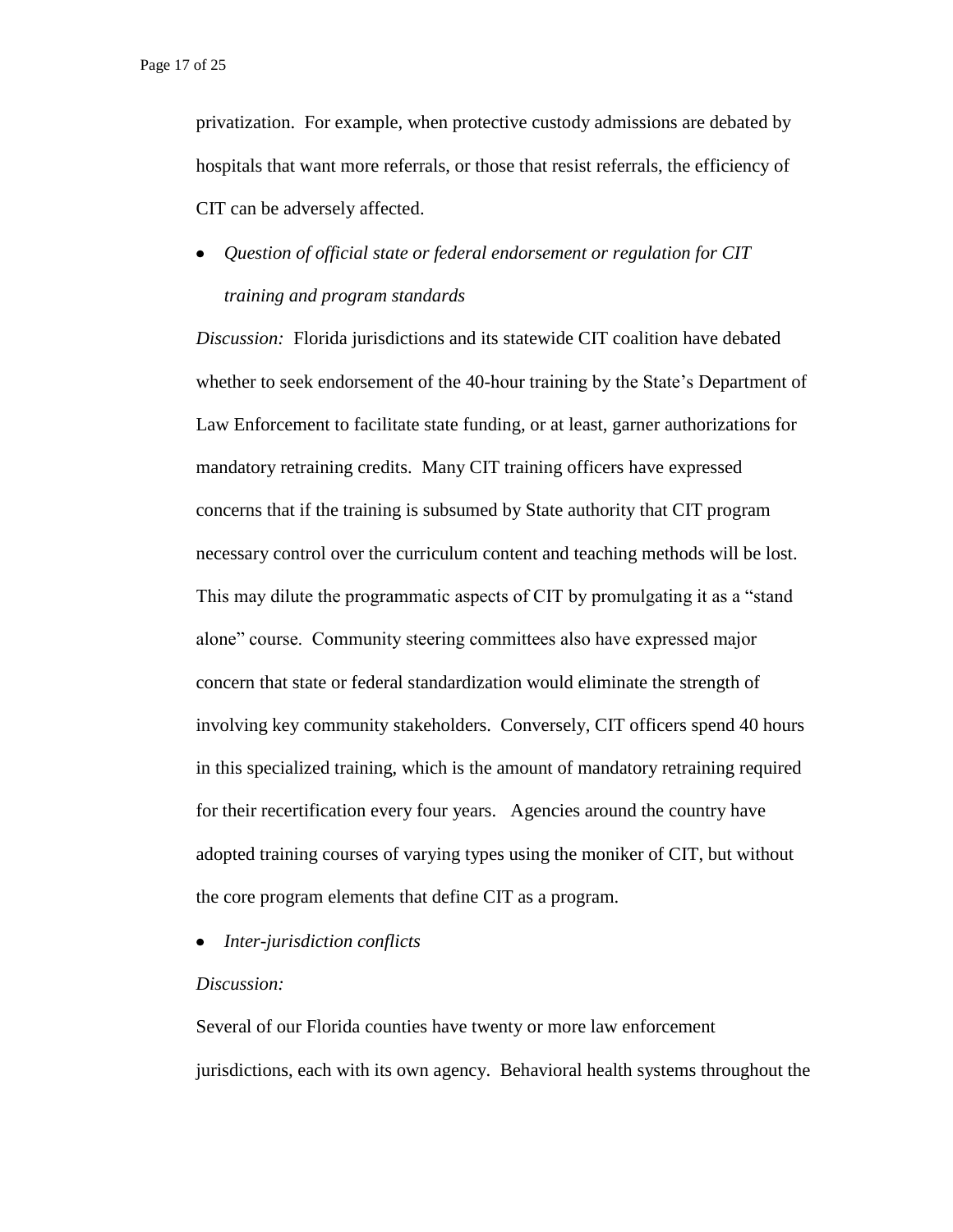state also have multiple agencies whose services overlap. Especially when the police force has very limited personnel, it is necessary to develop a cooperative response system. This had led to some jurisdiction creating inter-agency CIT teams, some with community partners that cross jurisdictions. The issue is navigable, but is best addressed proactively through Memoranda of Agreement and building boundary spanners and inter-agency partner relationships.

*Financial or manpower crunches*

*Discussion:* Law enforcement trainers, community citizens and behavioral healthcare providers typically volunteer their time for CIT training. This has kept the cost of training from being a major barrier to program implementation. However, diverting 20% of an agency's patrol force (although not all at once) for forty hours of training may be burdensome for certain departments. It is not unusual for law enforcement agencies to be generally understaffed due to budget crunches, recruitment problems, and officer deployment to the Middle East.

#### Evaluating the Model

Documentation regarding CIT's effectiveness is continuing to build. Anecdotal reports are almost uniformly positive. Hundreds of websites, newspaper articles and statements from agencies and consumers offer praise and stellar reports of success. Although these reports do not provide definitive evidence of positive outcomes, they do support the model's adoption in varying degrees. These reports clearly indicate the programs are well regarded and meeting the needs of at least some stakeholders.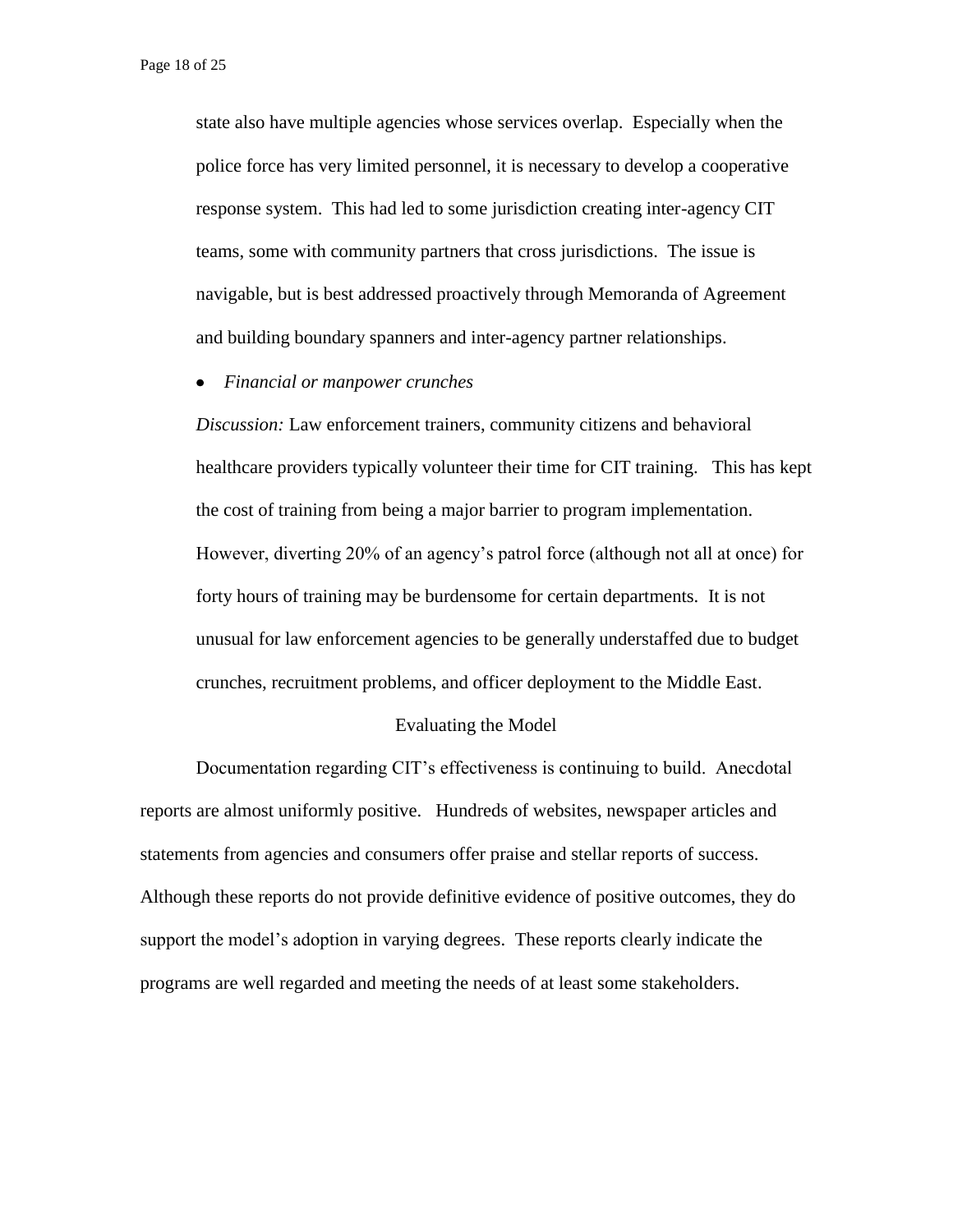More agencies are gathering data pertaining to the number of calls and patrol time involved. Data on injuries and jail diversion are collected in a few of the existing CIT programs (Reuland & Cheney, 2005). Satisfaction studies of law enforcement, mental health professionals, consumers, and family members are the most commonly used outcome measures qualitative method utilized (Reuland & Cheney, 2005).

Experimental designs in naturalistic emergency settings are nearly impossible to implement, however, empirical investigations regarding CIT's effectiveness have been conducted with very positive results (Steadman, Deane, Borum, & Morrissey, 2000) A CIT evaluation report from NAMI Ohio paper (Spaite & Davis, 2005) lists six program benefits identified in prior CIT studies:

- fewer injuries to police officers
- reduction in arrest rates and use of force incidents
- fewer repeat commitments to inpatient care
- reduction in patient violence  $\bullet$
- less officer time involved per call  $\bullet$
- reduction in jail days for offenders with mental illnesses  $\bullet$

Teller and colleagues' (Teller, et.al., 2006) study of dispatch logs from the Akron Ohio CIT program reported that more voluntary police transports to emergency treatment facilities occurred after CIT training. They conclude that CIT can assist persons in crisis in gaining access to the treatment system. They did not, however, find a significant change in the rate of arrest. PERF's (2003) survey noted that the specialized response programs have "infected" other parts of the criminal justice system and often prompted nearby agencies to adopt similar programs (Reuland & Cheney, 2005).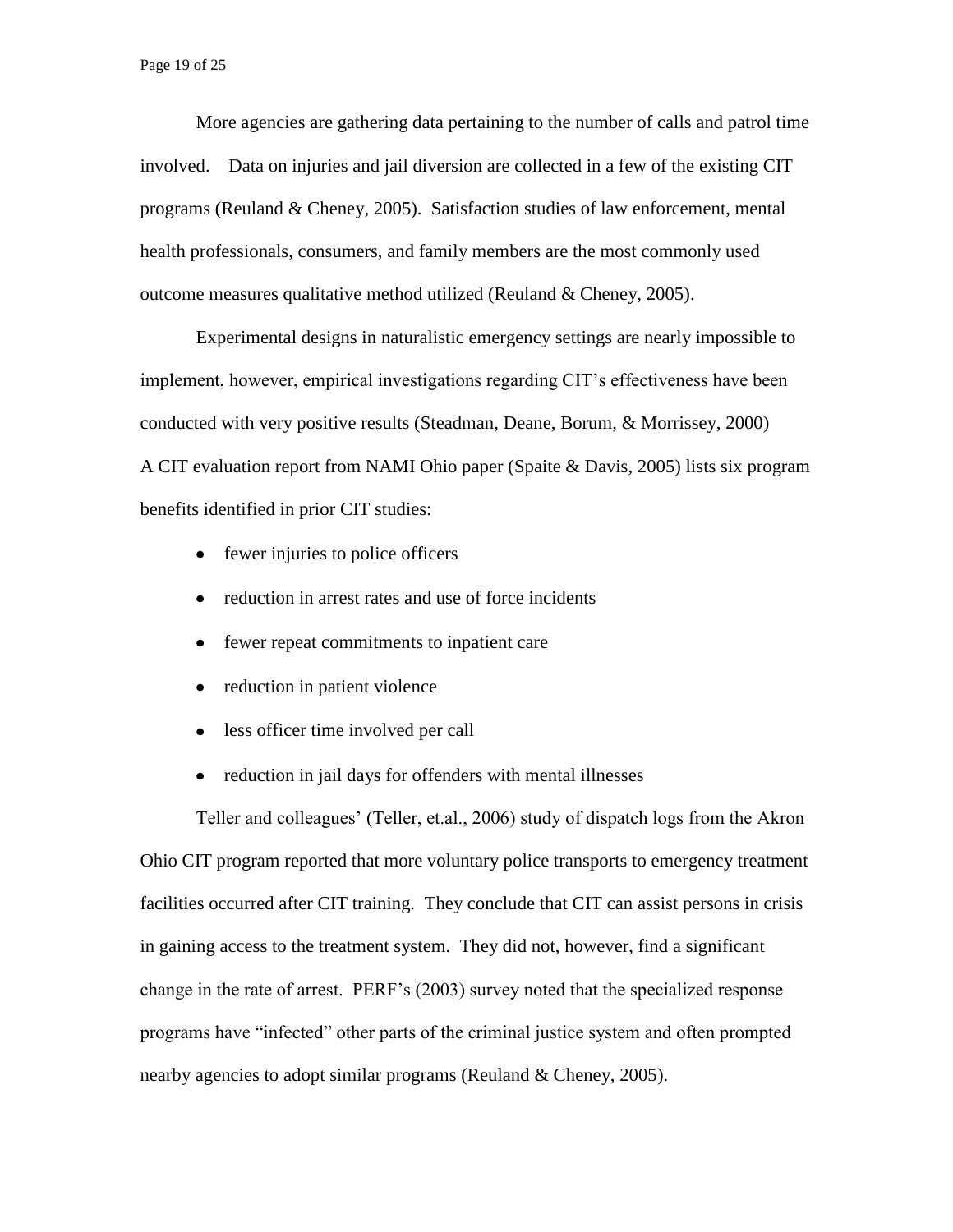Page 20 of 25

#### **Conclusions**

The widespread adoption of the CIT model for responding to individuals in behavioral health crises has been remarkable. The use of new technology by a community is not always determined by the amount of money available or the mandates from federal or state authorities. The volume of CIT programs in the United States reminds us that other more compelling factors are involved in social change. This paper has attempted to provide anecdotal information as to what factors are important in efforts to adopt a "best practice" policing model that has been successful in other communities.

In the near future it will be important for researchers and law enforcement agencies to partner in carefully evaluating the process and outcomes of implementing a CIT program. Understanding how the model is implemented and adapted by localities and their adherence to the model's core tenets is crucial.

Potential barriers and possible solutions must be more systematically identified. Associations should be examined between the perceptions of non-CIT officers and, among other factors, the degree of departmental involvement in planning, program philosophy, and CIT officer retention. Comparisons concerning program effectiveness should also be made from differing vantage points including those of consumers, members of AMI, mental health providers, officers, and law enforcement administrators. Perceived and objective measures of effectiveness should also be linked to features of the community's human service and behavioral health infrastructure, such as the existence of a crisis "drop off" point and the degree of its cooperation with the police.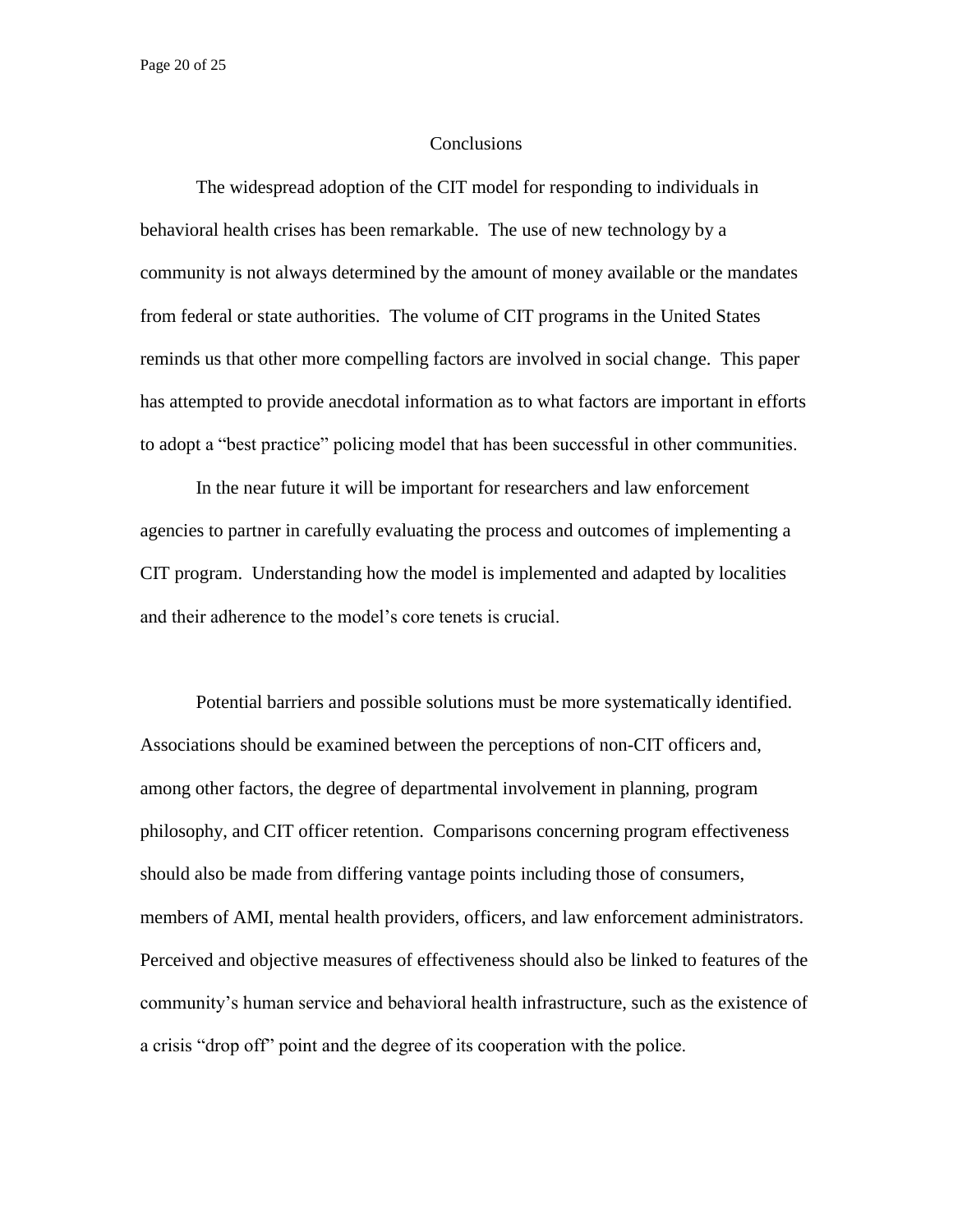Communities are strongly encouraged to consider ways to collect data and evaluate the benefits and outcomes of their CIT programs. These methods should include collecting incident data through standard, brief CIT tracking forms; continuing to examine program perceptions by all relevant segments of the community; measuring – as objectively as possible - how well the goals and objectives of the program are met; and assessing the potentially broader impact on improved community understanding, communication, and system development for serving individuals with behavioral health conditions.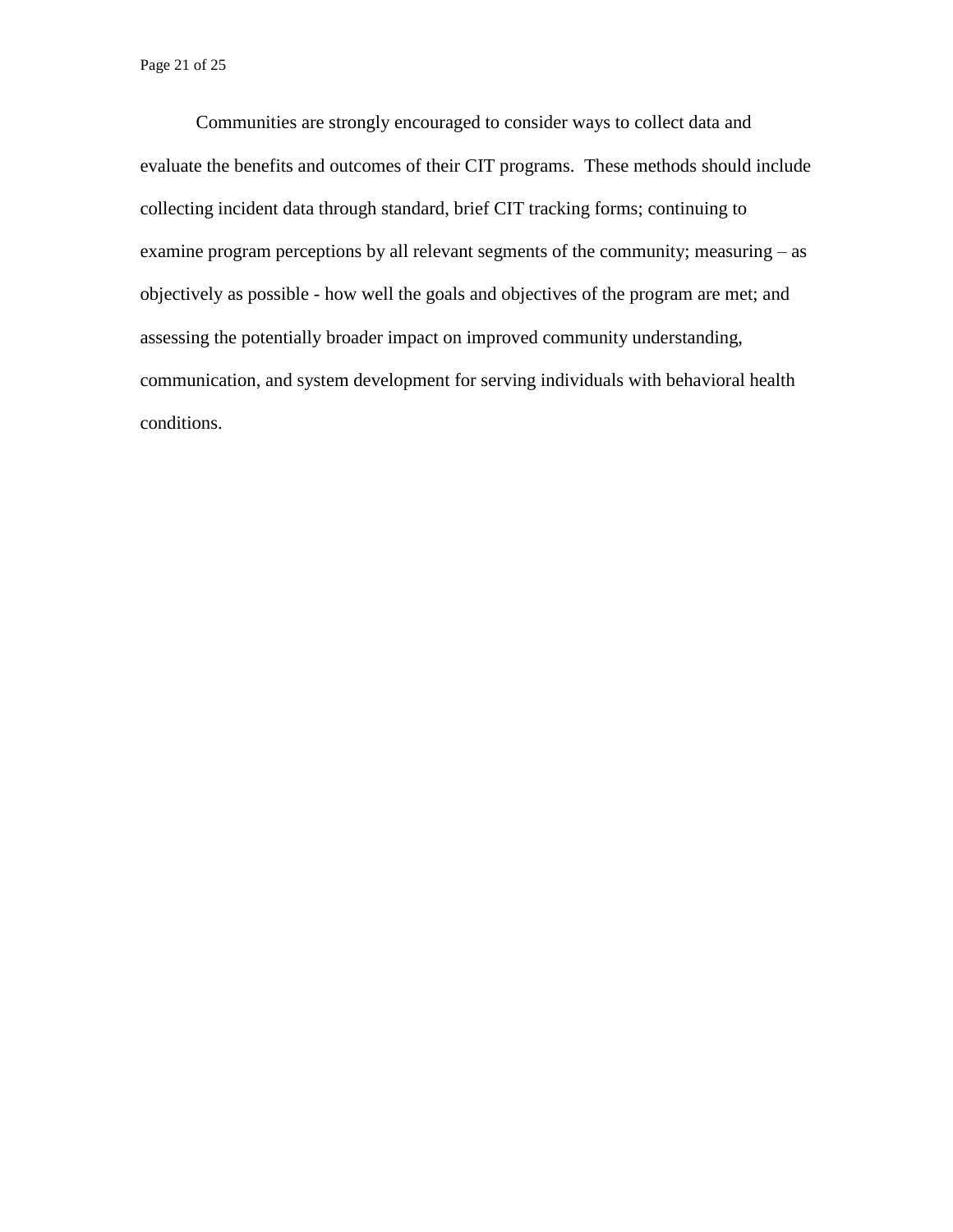## References

- Addy, C. (2005). An examination of the development of standardized training protocols for law enforcement crisis intervention teams for the mental health consumer, *Dissertation Abstracts International Section A: Humanities and Social Science,* 65(11-A), 4111.
- Borum, R., Deane, M., Steadman, H., & Morrissey, J. (1998) Police perspectives on responding to mentally ill people in crisis: Perceptions of program effectiveness. *Behavioral Sciences & the Law*, 16, 393-405*.*
- Borum, R. & Rand, M. (2000). Mental health diagnostic and treatment services in Florida's jails. *Journal of Correctional Health Care*, 7*,* 189-207.
- Borum, R. (2000). Improving high risk encounters between people with mental illness and police. *Journal of the American Academy of Psychiatry and the Law*, *28*, 332-337.
- Borum, R. (2004). Mental health issues in the criminal justice system. In B. Levin, J. Petrila, & Hennessey, K. (Eds.) *Mental Health Services: A Public Health Perspective*. (293-309). New York: Oxford University Press.
- Broner, N., Borum, R., & Gawley, K. (2002). Criminal Justice Diversion of Individuals with Co-Occurring Mental Illness and Substance Use Disorders: An Overview. In G. Landsberg, M. Rock & L. Berg (Eds.) *Serving mentally ill offenders and their victims: Challenges and opportunities for social workers and other mental health professionals*. New York: Springer Publishing.
- Cochran, S., Deane, M. & Borum, R. (2000). Improving police response to mentally ill people. *Psychiatric Services*, 51, 1315-1316.
- Cotton, D. (2004). The attitudes of Canadian police officers toward the mentally ill*, International Journal of Law and Psychiatry*, 27 (2), 135-146.
- Deane, M., Steadman, H., Borum, R., Veysey, B., & Morrissey, J. (1998). Police-mental health system interactions: Program types and needed research. *Psychiatric Services*, 50, 99-101.
- Hails, J. & Borum, R. (2003). Police training and specialized approaches for responding to people with mental illnesses. *Crime & Delinquency,* 49, 52-61.
- LaGrange, T. C. (2003). The role of police education in handling cases of mental disorder, *Criminal Justice Review*, 28 (1), 88-112.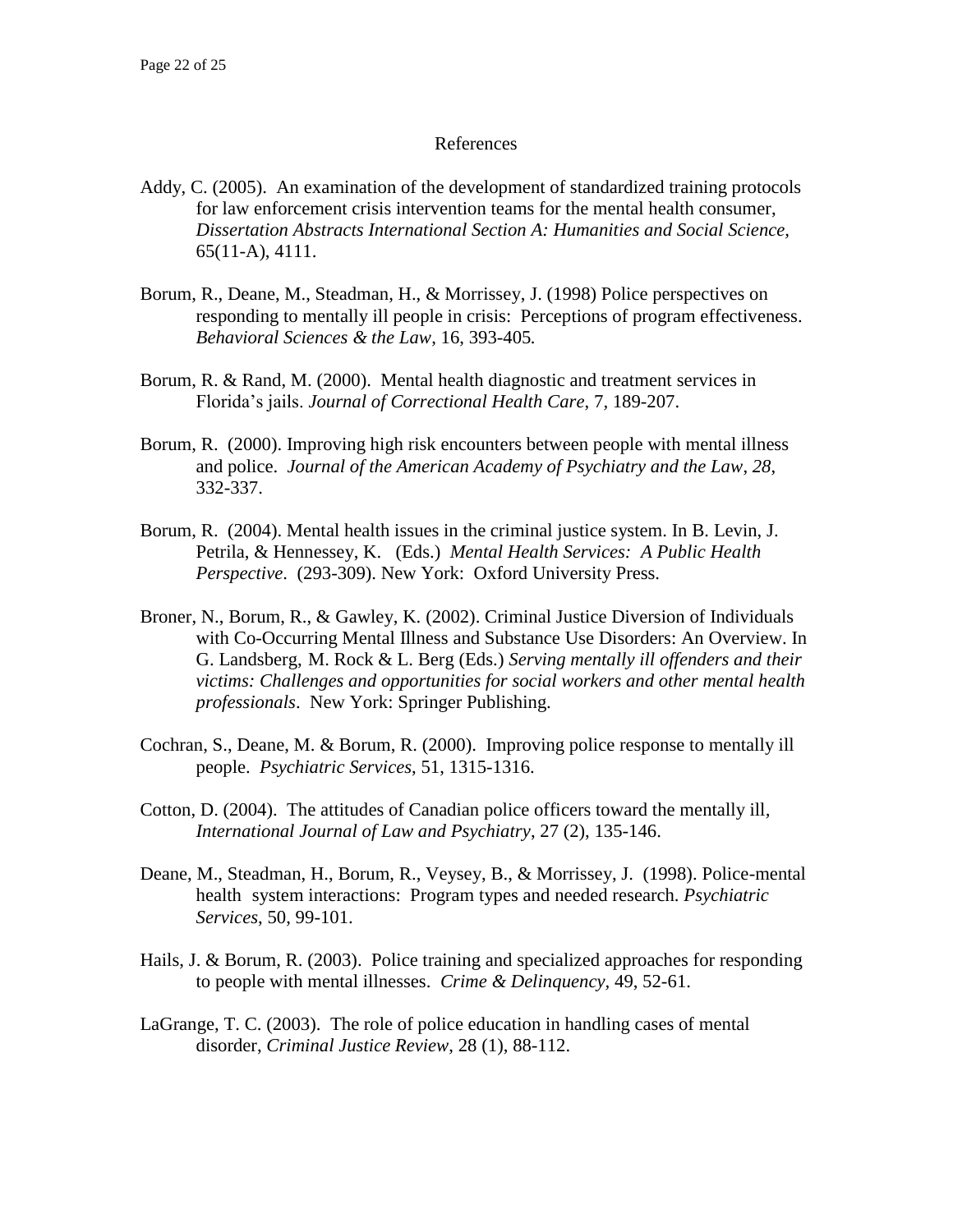- NAMI Maine (2006). *CIT in Maine: Evidence-Based Pre-Booking Jail Diversion for People with Mental Illness or Co-occurring Substance Abuse***.** Accessed online at:http://me.nami.org/CIT.html
- Prochaska, J. O. & DiClemente, C. C. (1983). Stages and processes of self-change of smoking: Toward an integrative model of change. *Journal of Consulting and Clinical Psychology*, 51, 390-395.
- Prochaska, J. O., DiClemente, C. C. & Norcross, J. C. (1992). In search of how people change: Applications to addictive behavior. *American Psychologist*, 47, 1102- 1114.

Prochaska, J. O. & Velicer, W.F. (1997). The Transtheoretical Model of health behavior change. *American Journal of Health Promotion*, 12, 38-48.

Reaves, B. & Hickman, M. (2002). *Census of State and Local Law Enforcement Agencies, 2000*, Washington, D.C.: Bureau of Justice Statistics.

- Reuland, M. (2004), *A Guide to Implementing Police-Based Diversion Programs for People with Mental Illness, Delmar, NY: Technical Assistance and Policy Analysis Center for Jail Diversion.*
- Reuland, M. & Cheney, J. (2005), *Enhancing Success of Police-Based Diversion Programs for People with Mental Illness*. Delmar, NY: GAINS Technical Assistance and Policy Analysis Center for Jail Diversion.
- Siegel, K. B. (2003). At the frontline of managing seriously mentally ill in crisis: A case study of the Baltimore City Police Department (Maryland), *Dissertation Abstracts International Section A: Humanities and Social Sciences*. 64 (1-A), 283.
- Spaite, P. W. & Davis, M. S. (2005). *The Mentally Ill and the Criminal Justice System: A Review of Programs*, Columbus, OH: NAMI Ohio.
- Steadman, H., Deane, M., Borum, R., & Morrissey, J. (2000). Comparing outcomes of major models for police responses to mental health emergencies. *Psychiatric Services*, 51, 645-649.
- Strauss, G., Glenn, M., Reddi, P., Afaq, I., Podolskaya, A., Rybakova, T., Saeed, O., Shah, V., Singh, B., Skinner, A. & El-Mallakh, R. S. (2005). Psychiatric Disposition of Patients Brought in by Crisis Intervention Team Police Officers*, Journal of Community Mental Health*, 41(2), 223-228.
- Teller, J. L.S., Munetz, M. R., Gil, K. M. & Ritter, C. (2006). Crisis Intervention Team Training for Police Officers Responding to Mental Disturbance Calls, *Psychiatric Services*, 57 (2), 232-237.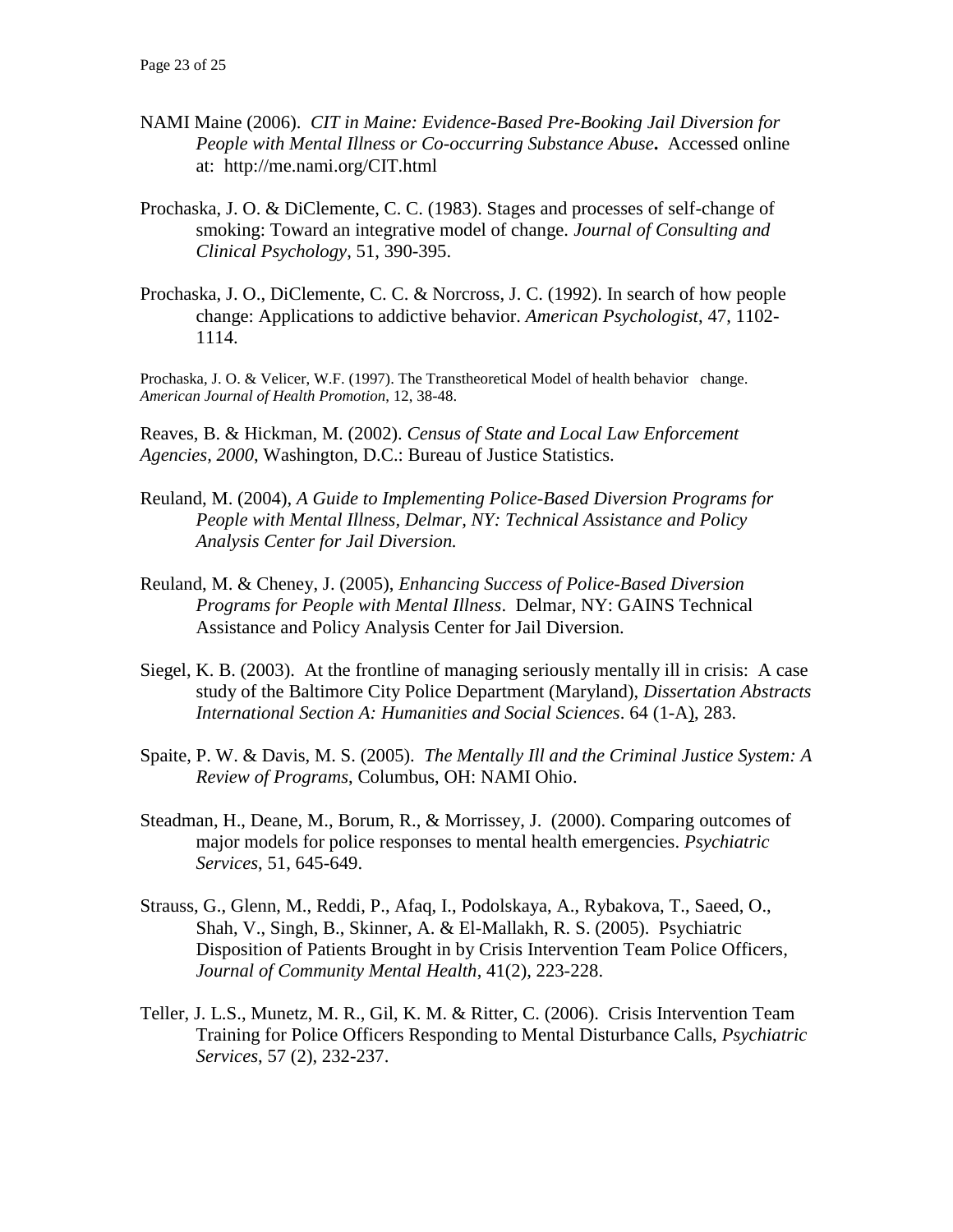- Vermette, H. S, Pinals, D. A & Appelbaum, P. S. (2005). Mental Health Training for Law Enforcement Professionals*, Journal of the American Academy of Psychiatry and the Law*, 33 (1), 42-46.
- Watson, Amy C, Corrigan, Patrick W. & Ottati, Victor (2004). Police officers' attitudes toward and decisions about persons with mental illness*. Psychiatric Services*, 55  $(1), 49-53.$
- Watson, Amy C., Corrigan, Patrick W. & Ottati, Victor (2004). Police Responses to Persons with Mental Illness: Does the Label Matter? *Journal of the American Academy of Psychiatry and the Law*, 32 (4), 378-385.